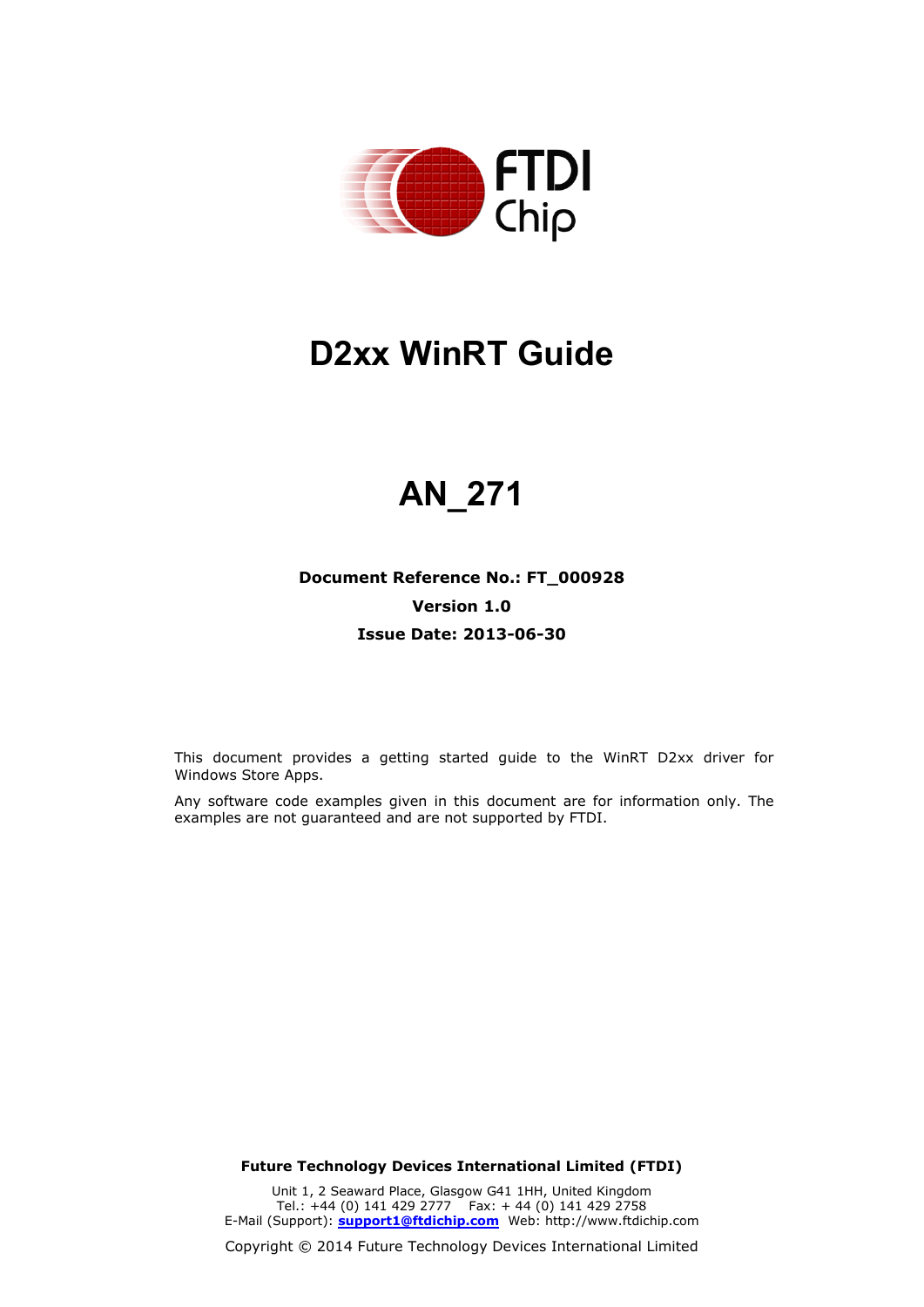

## **Table of Contents**

| $\mathbf{1}$                                   |  |
|------------------------------------------------|--|
|                                                |  |
| $\mathbf{2}$                                   |  |
| 2.1                                            |  |
| 2.1.1                                          |  |
| 2.1.2                                          |  |
| 2.2 <sub>2</sub>                               |  |
|                                                |  |
| 3.1                                            |  |
| 3.2                                            |  |
| 3.3                                            |  |
| 3.4                                            |  |
| 3.5                                            |  |
| 3.6                                            |  |
| 4                                              |  |
| 5                                              |  |
|                                                |  |
|                                                |  |
| Appendix B - List of Tables & Figures  19<br>6 |  |
| 7                                              |  |
| 7.1                                            |  |
| 7.2                                            |  |
| 7.3                                            |  |
|                                                |  |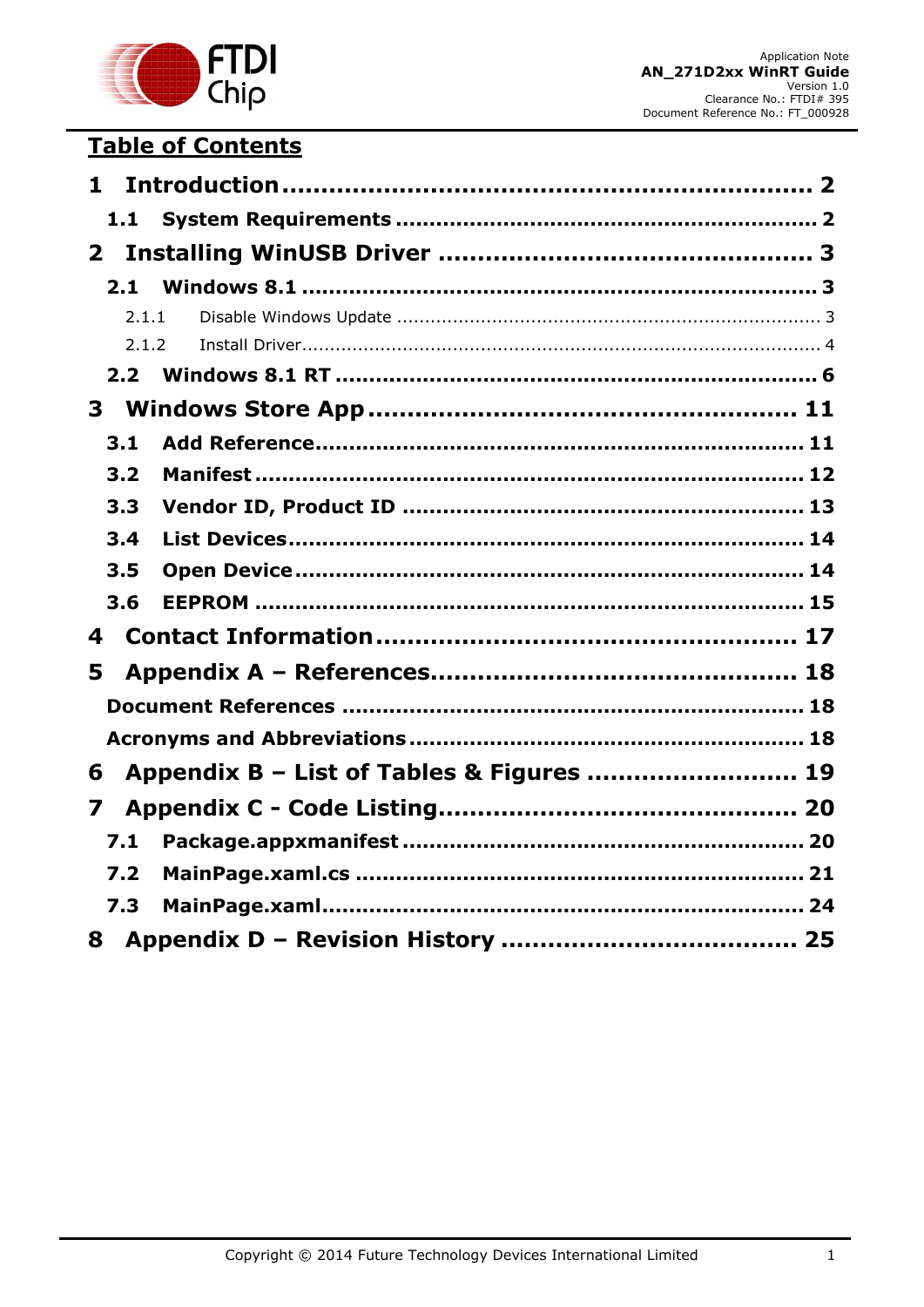

## <span id="page-2-0"></span>**1 Introduction**

D2xx WinRT is a device driver for FTDI's range of USB converter chips. It is designed to be used with the Windows 8.1 and Windows 8.1 RT platforms, and is based on the WinUSB generic device driver. The driver allows access to FTDI products from within a Windows Store App – this is not possible with the standard virtual COM port or D2xx driver model.

The driver is provided as a Windows Runtime Component (.winmd file) which is consumed by the host Windows Store App. FTDI devices can be accessed from any Store App irrespective of the programming language used to develop the app  $(C#$ , VB, JavaScript or  $C++$ ).

Figure 1.1 illustrates the architecture of a typical Store App using the driver. The boxes in blue are the components that comprise the driver and are provided by FTDI. The boxes in green are the Microsoft layers, namely: the Windows Runtime API layer; and the WinUSB generic driver that the FTDI driver communicates with. Below this is the FTDI hardware layer. The top most layer would be the Store App written by the developer.

The API for the WinRT driver is a proprietary D2xx style interface. Microsoft does not allow access to a traditional serial port from within the Windows Runtime environment.



**Figure 1 – Windows Store App Driver Architecture**

This document provides a getting started guide for developers wishing to use the driver.

### <span id="page-2-1"></span>**1.1 System Requirements**

**Minimum Supported Operating System:** Windows 8.1, Windows 8.1 RT. **Minimum Supported Visual Studio Edition:** Visual Studio 2013.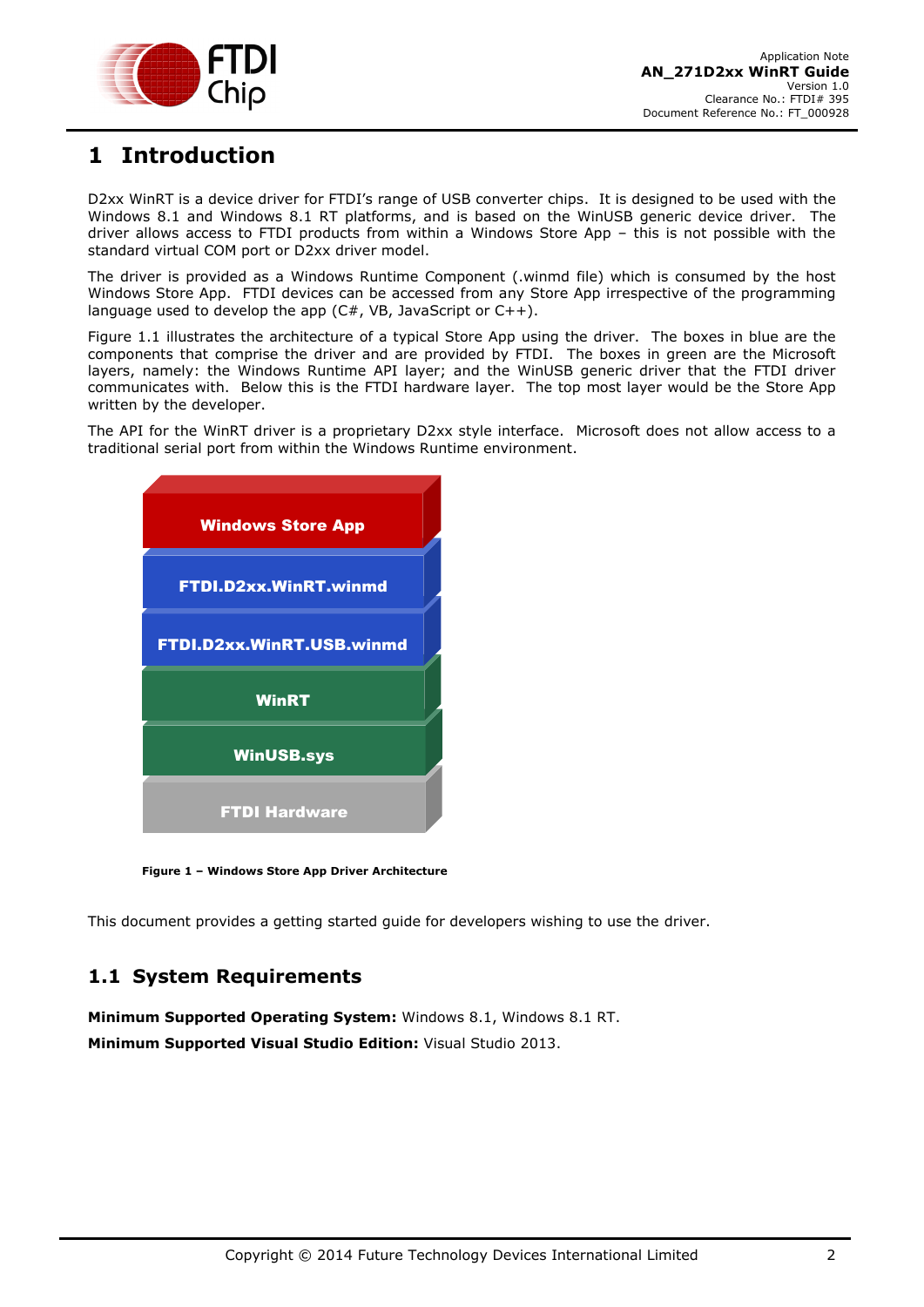

## <span id="page-3-0"></span>**2 Installing WinUSB Driver**

The D2xx WinRT driver requires the generic Windows WinUSB device driver (winusb.sys) to be installed for the FTDI device. The steps below discuss the installation process for the Windows 8.1 and the Windows 8.1 RT (ARM) platforms.

#### <span id="page-3-1"></span>**2.1 Windows 8.1**

FTDI distribute an .inf file that can be used to install the WinUSB driver for FTDI's list of standard VID and PID combinations.

*Note: A .cat file which has been digitally signed with FTDI's certificate accompanies the .inf file; without a digital signature Windows may not allow the driver to be installed. If a custom VID and/or PID are required, it is the responsibility of the user to provide an appropriate, digitally signed .cat file and .inf file.*

If Windows Update is enabled on the target machine, and there is an internet connection, the OS will automatically install the Windows CDM driver for any new FTDI devices that are connected to the system. To use the WinRT driver this feature must be disabled and the WinUSB.sys driver installed instead.

#### <span id="page-3-2"></span>**2.1.1 Disable Windows Update**

Open System Properties.

| <b>System Properties</b>                                                                                                                                                                  |                              |          |                   |        |  |  |
|-------------------------------------------------------------------------------------------------------------------------------------------------------------------------------------------|------------------------------|----------|-------------------|--------|--|--|
| Computer Name                                                                                                                                                                             | <b>Hardware</b>              | Advanced | System Protection | Remote |  |  |
| Device Manager<br>The Device Manager lists all of the hardware devices installed<br>on your computer. Use the Device Manager to change the<br>properties of any device.<br>Device Manager |                              |          |                   |        |  |  |
| Device Installation Settings<br>Choose whether Windows downloads driver software for your<br>devices and detailed information about them.                                                 |                              |          |                   |        |  |  |
|                                                                                                                                                                                           | Device Installation Settings |          |                   |        |  |  |
|                                                                                                                                                                                           |                              |          |                   |        |  |  |
|                                                                                                                                                                                           |                              |          |                   |        |  |  |
|                                                                                                                                                                                           |                              |          |                   |        |  |  |
|                                                                                                                                                                                           |                              | OK       | Cancel            | Apply  |  |  |

<span id="page-3-3"></span>**Figure 2 - System Properties**

On the Hardware tab select 'Device Installation Settings'.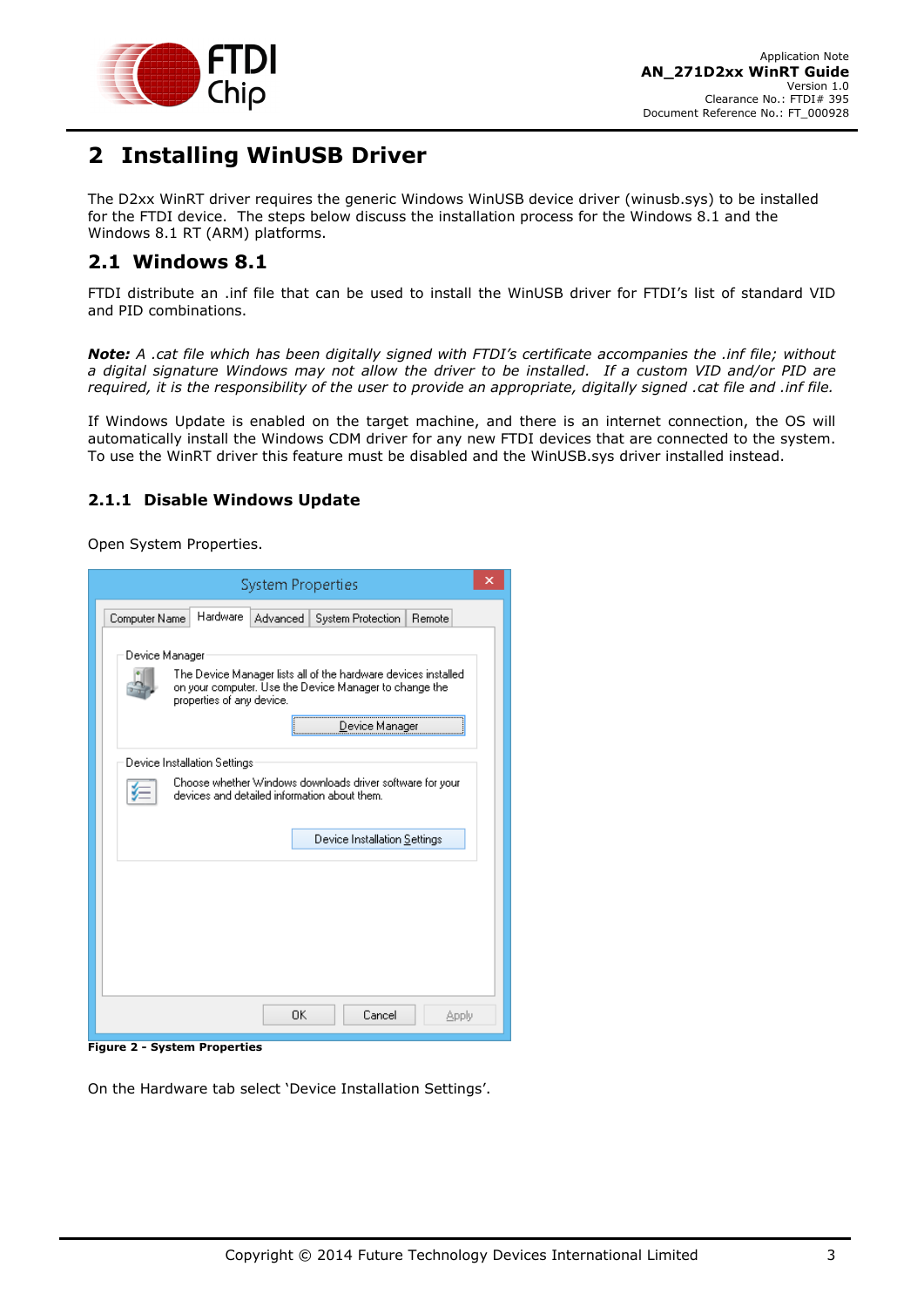

| Device Installation Settings                                                                      | × |
|---------------------------------------------------------------------------------------------------|---|
| Do you want Windows to download driver software and realistic icons for your<br>devices?          |   |
| $\bigcirc$ $\underline{Y}$ es, do this automatically (recommended)                                |   |
| ◉ No, let me choose what to do!                                                                   |   |
| Always install the best driver software from Windows Update.                                      |   |
| Never install driver software from Windows Update.                                                |   |
| Automatically get the device application and information provided by your device<br>manufacturer. |   |
| Why should I set Windows to do this automatically?                                                |   |
| Save Changes<br>Cancel                                                                            |   |
| Elecce O. Miladeco Hadata                                                                         |   |

<span id="page-4-2"></span>**Figure 3 - Windows Update**

Turn off Windows Update by selecting 'No, let me choose what to do' and 'Never install driver software from Windows Update'.

#### <span id="page-4-0"></span>**2.1.2 Install Driver**

*Note: If the device already has the CDM driver installed, this must be removed first before proceeding. To remove the driver, right click on the device within Device Manager and select Uninstall. Continue by pressing the 'Scan for hardware changes' button; the device will now appear under the other devices category as in* [Figure 4](#page-4-1)*.*

To install the WinUSB driver right click the device within Device Manager and select 'Update Driver Software…'.

<span id="page-4-1"></span>

| 크                                                                   | Device Manager            |  | ▭<br>× |  |  |  |  |  |
|---------------------------------------------------------------------|---------------------------|--|--------|--|--|--|--|--|
| File<br>Action View Help                                            |                           |  |        |  |  |  |  |  |
| 2 司 图 价 嗅 喝<br>E<br>⇚<br>譚                                          |                           |  |        |  |  |  |  |  |
| ▲ SC-PC-044<br>◢                                                    |                           |  |        |  |  |  |  |  |
| Audio inputs and outputs                                            |                           |  |        |  |  |  |  |  |
| 1■ Computer                                                         |                           |  |        |  |  |  |  |  |
| Disk drives<br>Þ                                                    |                           |  |        |  |  |  |  |  |
| Display adapters                                                    |                           |  |        |  |  |  |  |  |
| DVD/CD-ROM drives<br>$\triangleright$                               |                           |  |        |  |  |  |  |  |
| DE ATA/ATAPI controllers                                            |                           |  |        |  |  |  |  |  |
| > E Keyboards                                                       |                           |  |        |  |  |  |  |  |
| Mice and other pointing devices<br>Þ                                |                           |  |        |  |  |  |  |  |
| Network adapters<br>ь                                               |                           |  |        |  |  |  |  |  |
| Other devices                                                       |                           |  |        |  |  |  |  |  |
| <b>Do</b> USB <-> Serial Converter                                  |                           |  |        |  |  |  |  |  |
| <b>博 Ports (COM &amp; LPT)</b><br>D.                                | Update Driver Software    |  |        |  |  |  |  |  |
| Print queues<br>Þ                                                   | Disable                   |  |        |  |  |  |  |  |
| Processors                                                          | Uninstall                 |  |        |  |  |  |  |  |
| Security devices                                                    |                           |  |        |  |  |  |  |  |
| <b>Ezil</b> Sensors                                                 | Scan for hardware changes |  |        |  |  |  |  |  |
| Software devices                                                    | <b>Properties</b>         |  |        |  |  |  |  |  |
| Sound, video and game cd                                            |                           |  |        |  |  |  |  |  |
| Storage controllers                                                 |                           |  |        |  |  |  |  |  |
| System devices<br>Þ                                                 |                           |  |        |  |  |  |  |  |
| Universal Serial Bus controllers                                    |                           |  |        |  |  |  |  |  |
|                                                                     |                           |  |        |  |  |  |  |  |
|                                                                     |                           |  |        |  |  |  |  |  |
|                                                                     |                           |  |        |  |  |  |  |  |
| Launches the Update Driver Software Wizard for the selected device. |                           |  |        |  |  |  |  |  |
|                                                                     |                           |  |        |  |  |  |  |  |
| <b>Figure 4 - Windows Device Manager</b>                            |                           |  |        |  |  |  |  |  |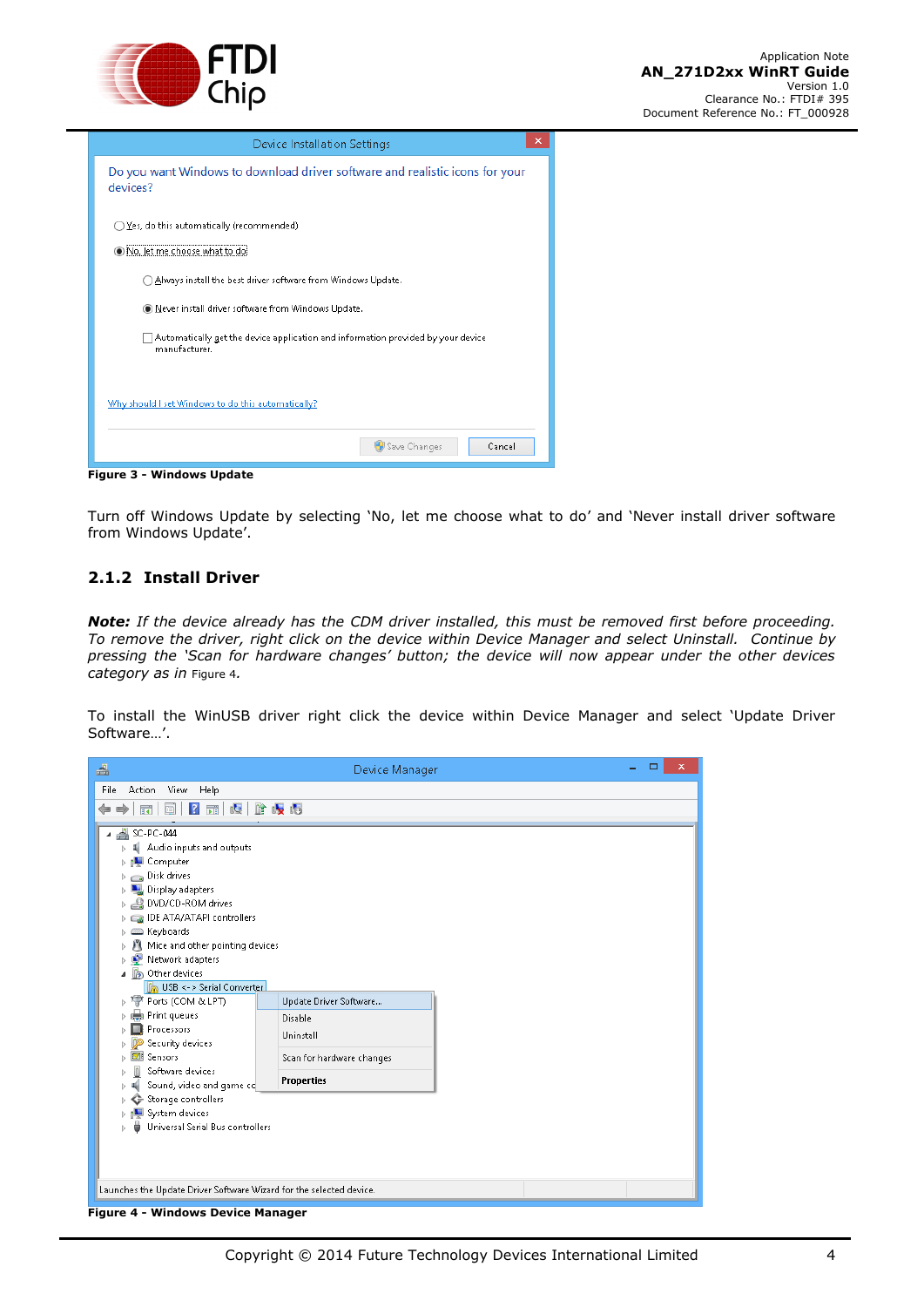

Select 'Browse my computer for driver software'.

| Update Driver Software - USB Serial Converter                                                                                                                                                                                            |  |
|------------------------------------------------------------------------------------------------------------------------------------------------------------------------------------------------------------------------------------------|--|
| Browse for driver software on your computer                                                                                                                                                                                              |  |
| Search for driver software in this location:                                                                                                                                                                                             |  |
| C:\WinRT\inf<br>Browse<br>▼                                                                                                                                                                                                              |  |
| Include subfolders<br>$\rightarrow$ Let me pick from a list of device drivers on my computer<br>This list will show installed driver software compatible with the device, and all driver<br>software in the same category as the device. |  |
| Cancel<br>Next                                                                                                                                                                                                                           |  |

<span id="page-5-0"></span>**Figure 5 - Browse for INF file**

In the textbox insert the path to the .inf file provided by FTDI. Hit Next to install the driver.

The WinUSB driver is now installed and the device will appear in the 'Universal Serial Bus devices' section as below.

<span id="page-5-1"></span>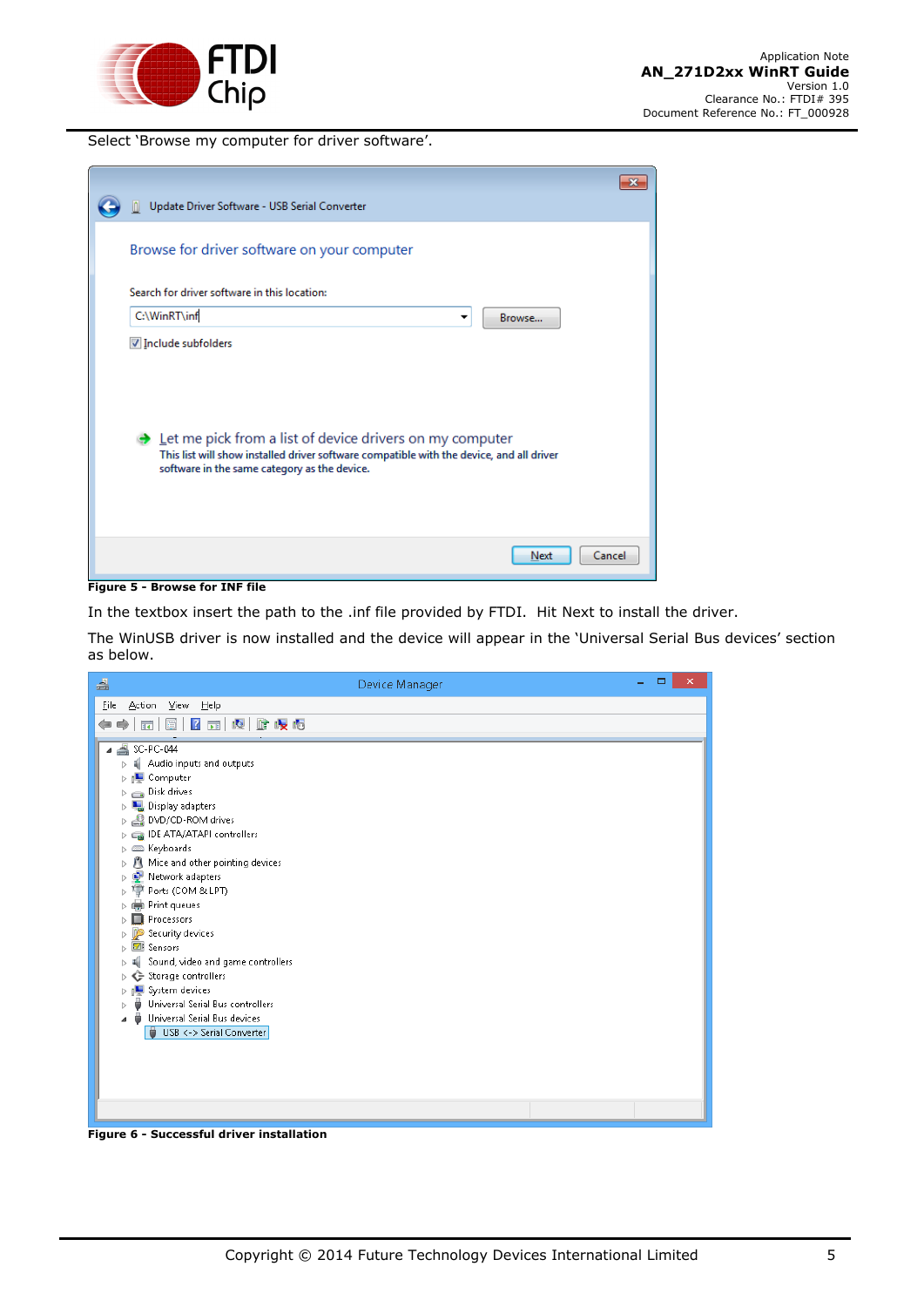

### <span id="page-6-0"></span>**2.2 Windows 8.1 RT**

Insert the FTDI device into a USB port on the RT machine and open Device Manager. The device will have a small exclamation mark next to it to indicate that the OS has not installed a valid driver for the device.

Right click on the device and select 'Update Driver Software…'



**Figure 7 - Windows Device Manager**

<span id="page-6-1"></span>Select 'Browse my computer for driver software' in the next window.

| <b>Update Driver Software - USB &lt;-&gt; Serial Converter</b>                                                                                                                                                                                       |        |
|------------------------------------------------------------------------------------------------------------------------------------------------------------------------------------------------------------------------------------------------------|--------|
| How do you want to search for driver software?                                                                                                                                                                                                       |        |
| $\rightarrow$ Search automatically for updated driver software<br>Windows will search your computer and the Internet for the latest driver software<br>for your device, unless you've disabled this feature in your device installation<br>settings. |        |
| $\rightarrow$ Browse my computer for driver software<br>Locate and install driver software manually.                                                                                                                                                 |        |
|                                                                                                                                                                                                                                                      |        |
|                                                                                                                                                                                                                                                      | Cancel |

<span id="page-6-2"></span>**Figure 8 - Browse my computer**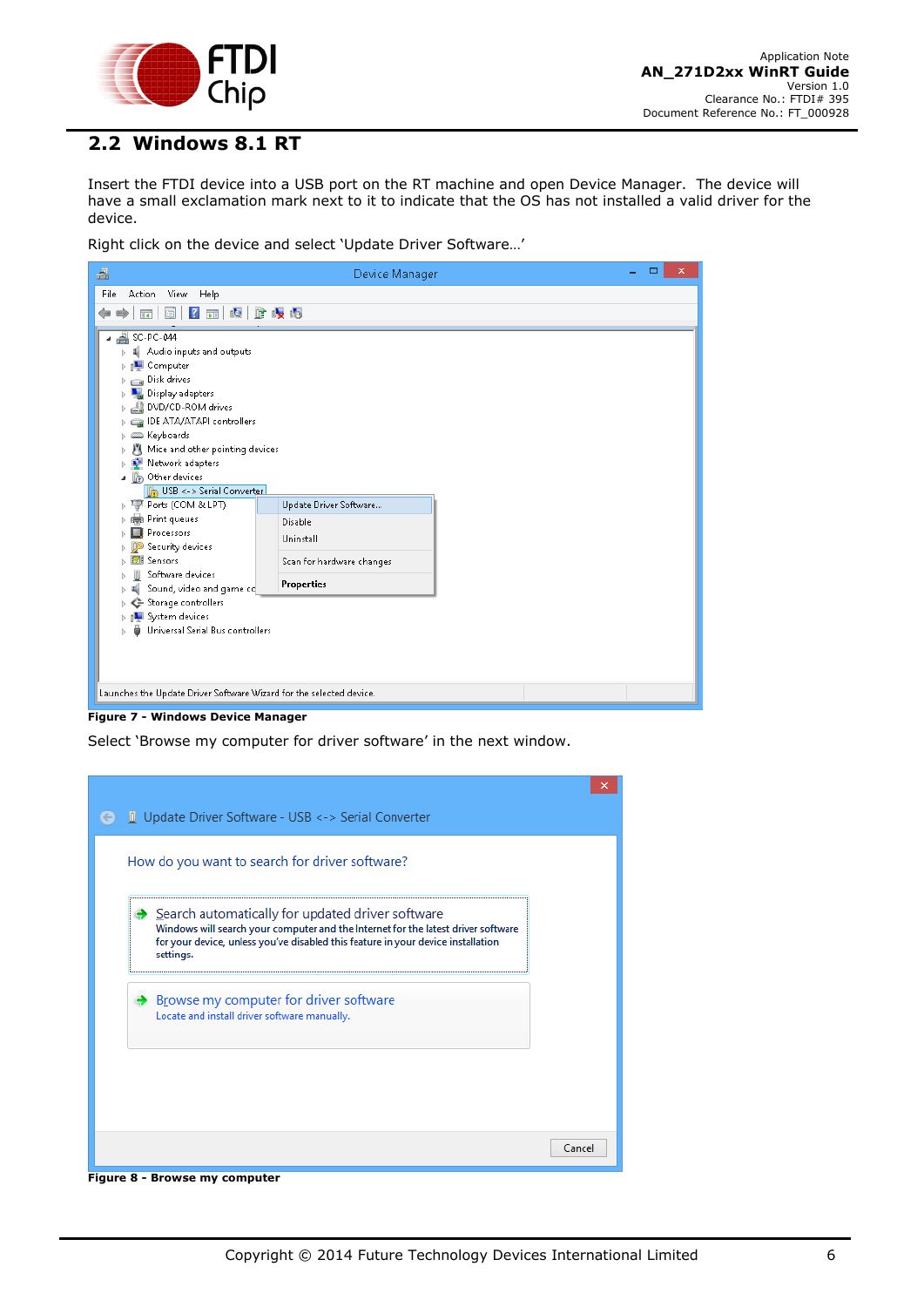

On the next screen click 'Let me pick from a list of device drivers on my computer'.

| Update Driver Software - USB <-> Serial Converter<br>$(\div)$                                                                                        | × |
|------------------------------------------------------------------------------------------------------------------------------------------------------|---|
|                                                                                                                                                      |   |
| Browse for driver software on your computer                                                                                                          |   |
| Search for driver software in this location:                                                                                                         |   |
| C:\Users\<br><b>(Documents</b><br>Browse<br>v                                                                                                        |   |
| Include subfolders                                                                                                                                   |   |
|                                                                                                                                                      |   |
|                                                                                                                                                      |   |
| Let me pick from a list of device drivers on my computer<br>This list will show installed driver software compatible with the device, and all driver |   |
| software in the same category as the device.                                                                                                         |   |
|                                                                                                                                                      |   |
| Cancel<br>Next                                                                                                                                       |   |
|                                                                                                                                                      |   |

<span id="page-7-0"></span>**Figure 9 - Let me pick from a list of device drivers**

In the next screen, scroll to the bottom of the list of device drivers. Select the 'Universal Serial Bus devices' option and click Next.

| Update Driver Software - USB <-> Serial Converter |                |
|---------------------------------------------------|----------------|
| Select your device's type from the list below.    |                |
| Common hardware types:                            |                |
| n<br>Software devices                             |                |
| Sound, video and game controllers                 |                |
| Storage controllers                               |                |
| Storage volume shadow copies                      |                |
| Storage volumes                                   |                |
| System devices                                    |                |
| Tape drives                                       |                |
| Universal Serial Bus controllers<br>ä             |                |
| Universal Serial Bus devices                      |                |
| <b>USB Display Adapters</b><br>۰                  |                |
| WSD Print Provider                                |                |
| Xbox 360 Peripherals                              |                |
|                                                   |                |
|                                                   |                |
|                                                   | Cancel<br>Next |

<span id="page-7-1"></span>Select 'WinUSB Device' and click Next.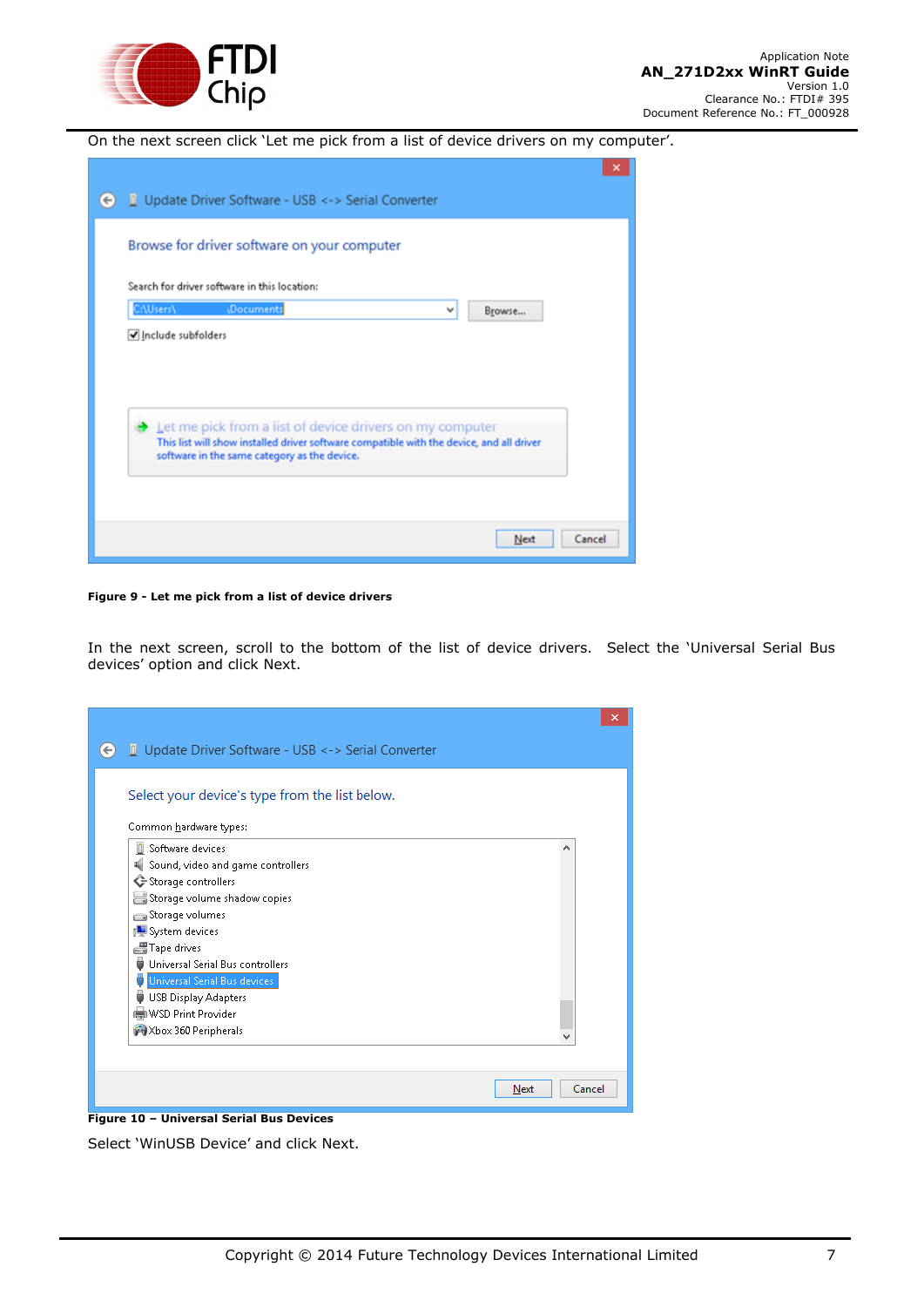

|                                                                             | ×                                                                                                                                                                                                                                      |
|-----------------------------------------------------------------------------|----------------------------------------------------------------------------------------------------------------------------------------------------------------------------------------------------------------------------------------|
| Update Driver Software - USB <-> Serial Converter<br>$\leftarrow$           |                                                                                                                                                                                                                                        |
|                                                                             | Select the device driver you want to install for this hardware.<br>Select the manufacturer and model of your hardware device and then click Next. If you have a<br>disk that contains the driver you want to install, click Have Disk. |
| Manufacturer<br>Microsoft<br>WinUsb Device                                  | Model<br>WinUsb Device                                                                                                                                                                                                                 |
| This driver is digitally signed.<br>Tell me why driver signing is important | Have Disk                                                                                                                                                                                                                              |
|                                                                             | Cancel<br>Next                                                                                                                                                                                                                         |

<span id="page-8-0"></span>**Figure 11 - WinUSB driver**

Click 'Yes' to the warning window.

| Update Driver Warning                                                                                                                                                                                                                                                                                                            |  |
|----------------------------------------------------------------------------------------------------------------------------------------------------------------------------------------------------------------------------------------------------------------------------------------------------------------------------------|--|
| Installing this device driver is not recommended because Windows.<br>cannot verify that it is compatible with your hardware. If the driver is<br>not compatible, your hardware will not work correctly and your<br>computer might become unstable or stop working completely. Do you<br>want to continue installing this driver? |  |
| Yes                                                                                                                                                                                                                                                                                                                              |  |

<span id="page-8-1"></span>**Figure 12 - Warning screen**

The WinUSB driver is now installed and the device will appear in the 'Universal Serial Bus devices' section as below.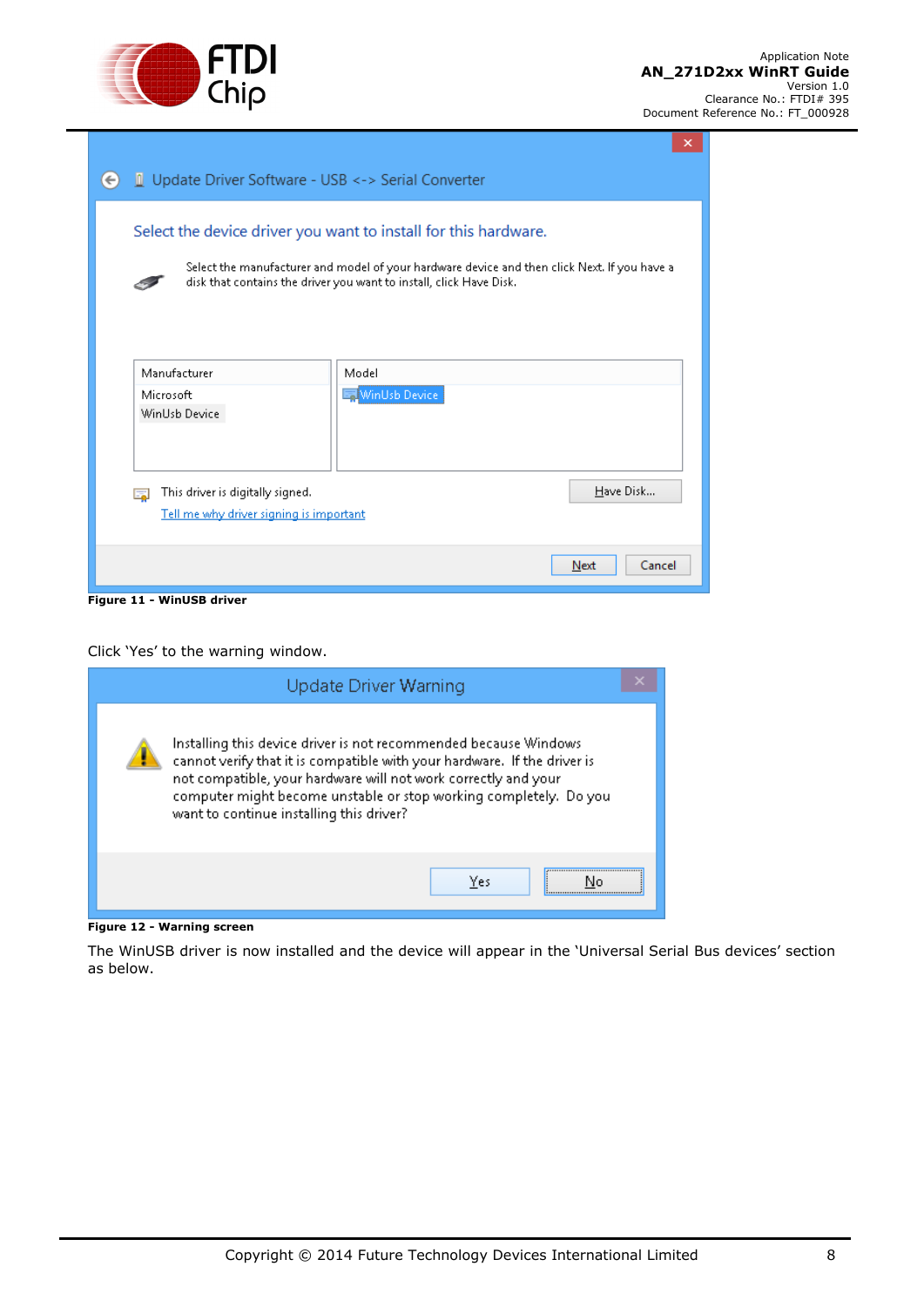

| 횹                                         | Device Manager | ▭<br>× |
|-------------------------------------------|----------------|--------|
| Action View Help<br>Eile                  |                |        |
| 图 7 面 间 胎 吸 幅<br>⇚<br>譚<br>$\Rightarrow$  |                |        |
| $\frac{1}{2}$ SC-PC-044                   |                |        |
| Audio inputs and outputs                  |                |        |
| Gomputer                                  |                |        |
| Disk drives<br>Þ                          |                |        |
| Display adapters<br>$\triangleright$      |                |        |
| DVD/CD-ROM drives<br>$\triangleright$     |                |        |
| DE ATA/ATAPI controllers                  |                |        |
| > E Keyboards                             |                |        |
| л<br>Mice and other pointing devices<br>Þ |                |        |
| a.<br>Network adapters<br>Þ               |                |        |
| Ports (COM & LPT)<br>ਪਾ<br>b              |                |        |
| Print queues<br>ь<br>Processors           |                |        |
| Security devices                          |                |        |
| Sensors<br>571                            |                |        |
| Sound, video and game controllers         |                |        |
| Storage controllers<br>ь                  |                |        |
| System devices<br>Þ                       |                |        |
| Universal Serial Bus controllers          |                |        |
| Universal Serial Bus devices              |                |        |
| USB <- > Serial Converter                 |                |        |
|                                           |                |        |
|                                           |                |        |
|                                           |                |        |
|                                           |                |        |
|                                           |                |        |
|                                           |                |        |

<span id="page-9-0"></span>**Figure 13 - Successful driver installation**

Finally, the device must have a DeviceInterfaceGUID key within the registry before access to the device can be granted.

To add the key, open the Registry Editor and find the key that corresponds to the device in question:

#### **HKEY\_LOCAL\_MACHINE\SYSTEM\CurrentControlSet\Enum\USB\<VID\_vvvv&PID\_pppp>**

Where vvvv is the device vendor ID and pppp is the device product ID.

Under the **Device Parameters** key, add a string entry named **DeviceInterfaceGUID.** Set the data portion of the key to something of the following:

#### **{7febe9fc-6c36-4244-a665-12b01d69750d}**

*Note: A valid GUID can be generated from a tool such as GuidGen.exe.*

Unplug and replug the device into the same port - the driver is now installed successfully for the device.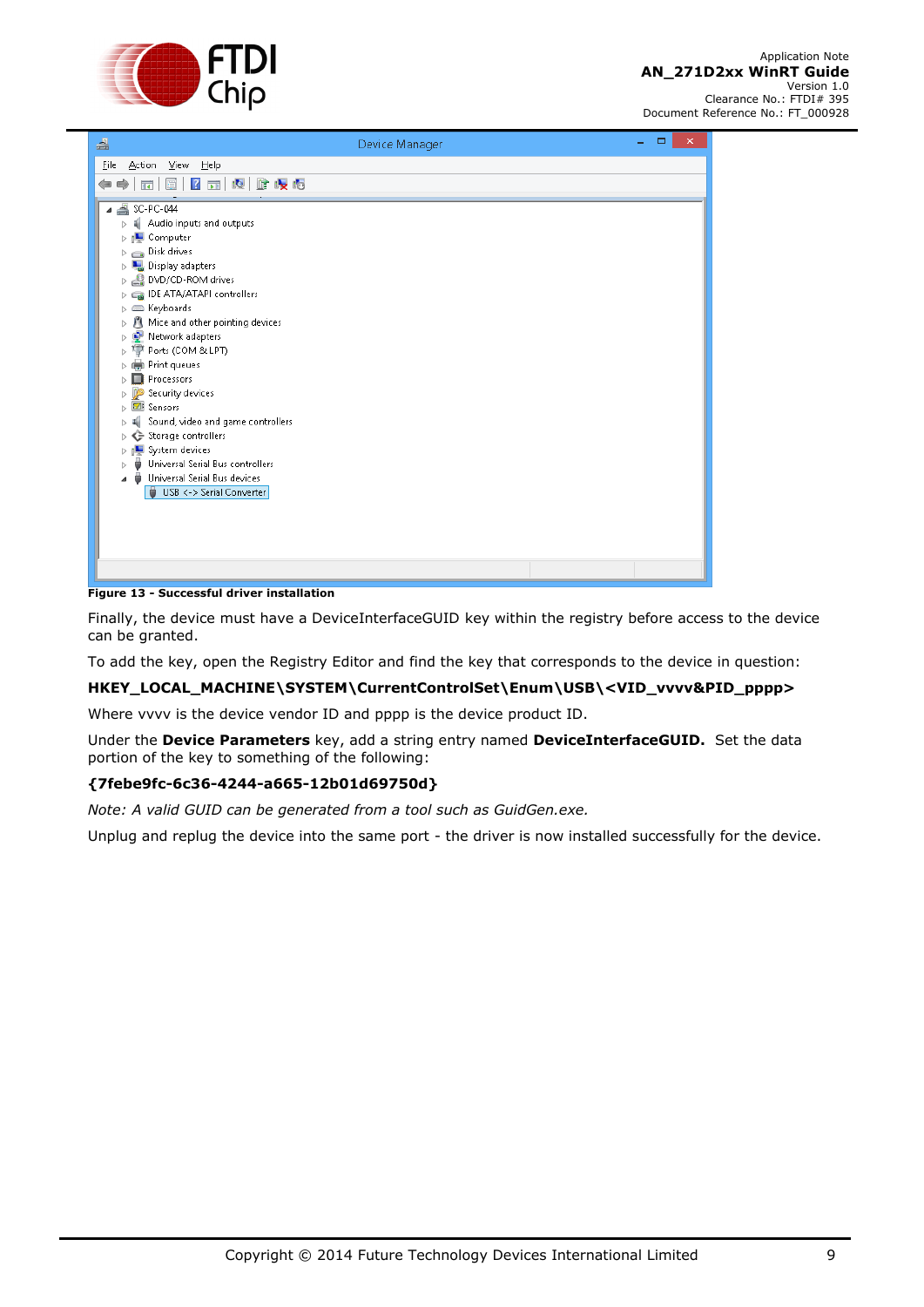

<span id="page-10-0"></span>

| 命         |  |                                                                                                                                                                                                                                                                                                                                                                                                                                                                                                                                                                                                                                                                                                                                                                                                                                                                                                                                                                                                                                                                    |                                                                                                        |                            | <b>Registry Editor</b>                                                      |                                             |  |        | $ \Box$ $\times$ |
|-----------|--|--------------------------------------------------------------------------------------------------------------------------------------------------------------------------------------------------------------------------------------------------------------------------------------------------------------------------------------------------------------------------------------------------------------------------------------------------------------------------------------------------------------------------------------------------------------------------------------------------------------------------------------------------------------------------------------------------------------------------------------------------------------------------------------------------------------------------------------------------------------------------------------------------------------------------------------------------------------------------------------------------------------------------------------------------------------------|--------------------------------------------------------------------------------------------------------|----------------------------|-----------------------------------------------------------------------------|---------------------------------------------|--|--------|------------------|
|           |  | File Edit View Favorites Help                                                                                                                                                                                                                                                                                                                                                                                                                                                                                                                                                                                                                                                                                                                                                                                                                                                                                                                                                                                                                                      |                                                                                                        |                            |                                                                             |                                             |  |        |                  |
|           |  | b - 1 {085845CB-D5F0-487C-8734-78 ^                                                                                                                                                                                                                                                                                                                                                                                                                                                                                                                                                                                                                                                                                                                                                                                                                                                                                                                                                                                                                                | Name                                                                                                   | Type                       | Data                                                                        |                                             |  |        |                  |
| $\langle$ |  | > - 30ebfbf8-df5f-4d4d-9fc5-a26c<br>{5d624f94-8850-40c3-a3fa-a4fc<br>{E5B564D5-A8B1-405B-9AA0-E<br>$\triangleright$ $\cdot$ $\blacksquare$ ACPI<br><b>D-</b> ACPL HAL<br>$\triangleright$ - $\blacksquare$ BTH<br><b>DISPLAY</b><br><b>D-</b> HDAUDIO<br>$\triangleright$ - $\blacksquare$ HID<br>$\triangleright$ - $\blacksquare$ HTREE<br><b>MRVLSerialBus</b><br>$\triangleright$ - $\blacksquare$ ROOT<br>$\triangleright$ - $\blacksquare$ SD<br><b>D-B</b> STORAGE<br>$\triangleright$ - $\blacksquare$ SW<br>$\triangleright$ - $\blacksquare$ SWD<br>$\triangleright$ - $\blacksquare$ UEFI<br>$\blacksquare$ USB<br><b>NOOT_HUB20</b><br>4 - VID_0403&PID_6001<br>$\triangle$ FTWVJ6X5<br><b>A</b> - Device Parameters<br>$\Box$ Ceip<br><b>Properties</b><br><b>NO VID_04E8&amp;PID_6860</b><br><b>D-18A5&amp;PID_0302</b><br><b>D-D</b> USBSTOR<br><b>Hardware Profiles</b><br><b>Policies</b><br><b>D</b> Services<br><b>DriverDatabase</b><br><b>HardwareConfig</b><br>MountedDevices<br><b>No. 1</b> RNG<br>N<br><b>Ill</b> Select<br>$\rightarrow$ | ab (Default)<br><b>RU</b> EnumerationRetryCount REG_DWORD<br>ab SymbolicName<br>ab DeviceInterfaceGUID | REG_SZ<br>REG_SZ<br>REG_SZ | (value not set)<br>0x00000000 (0)<br>{7febe9fc-6c36-4244-a665-12b01d69750d} | \??\USB#VID_0403&PID_6001#FTWVJ6X5#{a5dcbf1 |  |        |                  |
|           |  | Computer\HKEY_LOCAL_MACHINE\SYSTEM\CurrentControlSet\Enum\USB\VID_0403&PID_6001\FTWVJ6X5\Device Parameters                                                                                                                                                                                                                                                                                                                                                                                                                                                                                                                                                                                                                                                                                                                                                                                                                                                                                                                                                         |                                                                                                        |                            |                                                                             |                                             |  |        |                  |
|           |  |                                                                                                                                                                                                                                                                                                                                                                                                                                                                                                                                                                                                                                                                                                                                                                                                                                                                                                                                                                                                                                                                    |                                                                                                        |                            |                                                                             |                                             |  |        | 15:10            |
| ╘╧        |  | w∃<br>$\overline{\mathbf{Q}}$                                                                                                                                                                                                                                                                                                                                                                                                                                                                                                                                                                                                                                                                                                                                                                                                                                                                                                                                                                                                                                      | $x \equiv$<br>$N_1^2$<br>P <sub>3</sub>                                                                | <b>N</b><br>영금             | $\mathbf{A}_p$<br>صكا                                                       | $B^3$                                       |  | ■△防门山中 | 17/12/2013       |
|           |  | Figure 14 - DeviceInterfaceGUID for an FTDI device                                                                                                                                                                                                                                                                                                                                                                                                                                                                                                                                                                                                                                                                                                                                                                                                                                                                                                                                                                                                                 |                                                                                                        |                            |                                                                             |                                             |  |        |                  |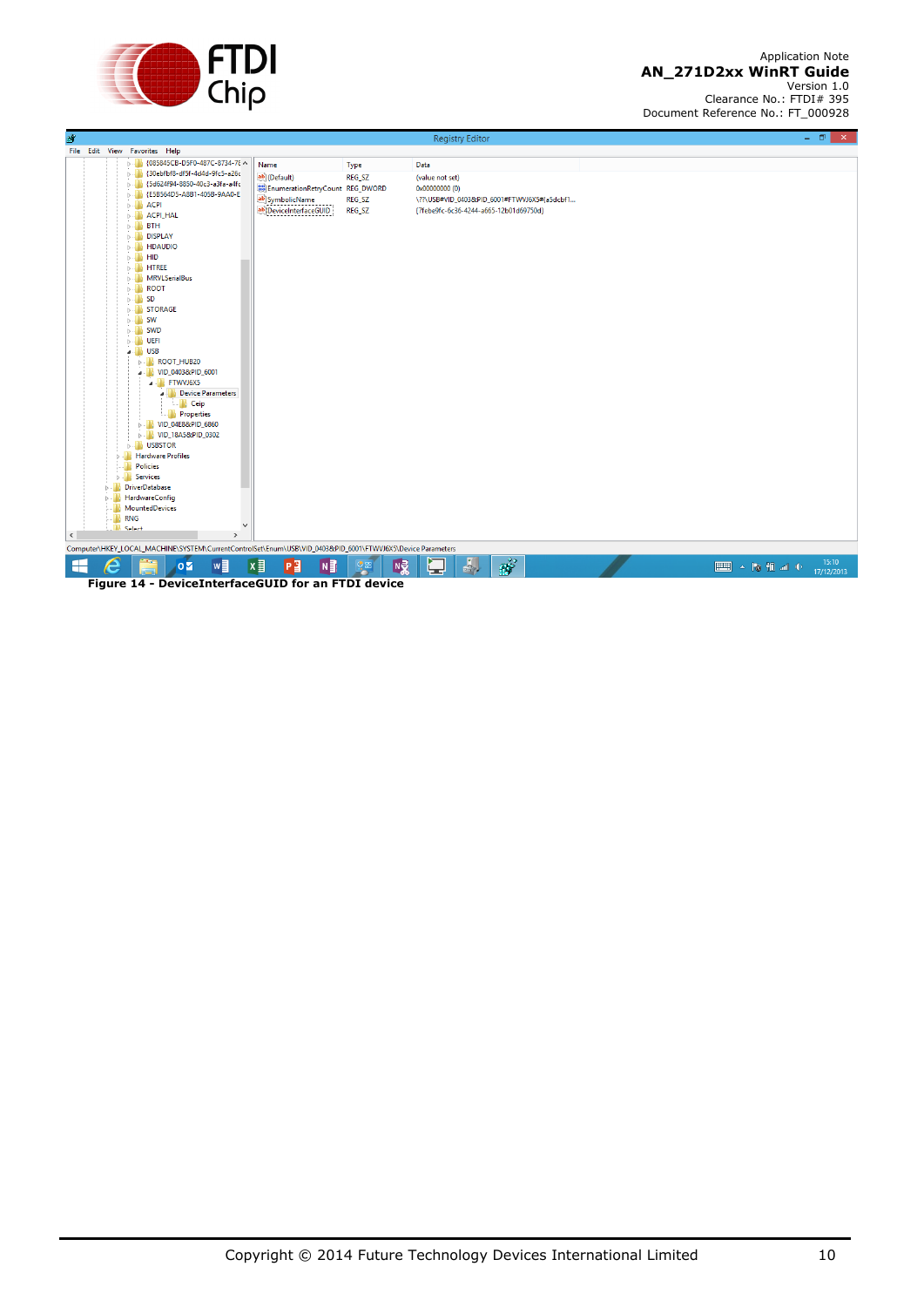

## <span id="page-11-0"></span>**3 Windows Store App**

With the WinUSB driver installed for the FTDI device it is now possible to access it using the D2xx WinRT component. The host Store App must consume the component as a reference to the project. The instructions below discuss how to add the component to a Store App.

At the time of writing, Visual Studio 2013 is the minimum version required to create a Store App that uses the D2xx WinRT component.

### <span id="page-11-1"></span>**3.1 Add Reference**

Inside Visual Studio a blank Windows Store App has been created. As shown in [Figure 15](#page-11-2) a new project named TestApp has been created.

Right click on the project and select 'Add Reference…' from the context menu.

From the resulting screen ([Figure 16](#page-12-1)) select 'Browse…' at the bottom right to select the component.

The driver is distributed as two components: FTDI.D2xx.WinRT.winmd; and FTDI.D2xx.WinRT.USB.winmd. The former is the API layer that is exposed to the application, with the latter being an internal component responsible for USB communication - this layer is not exposed to the user. Both of these components must be explicitly referenced by the host application for the driver to function.



<span id="page-11-2"></span>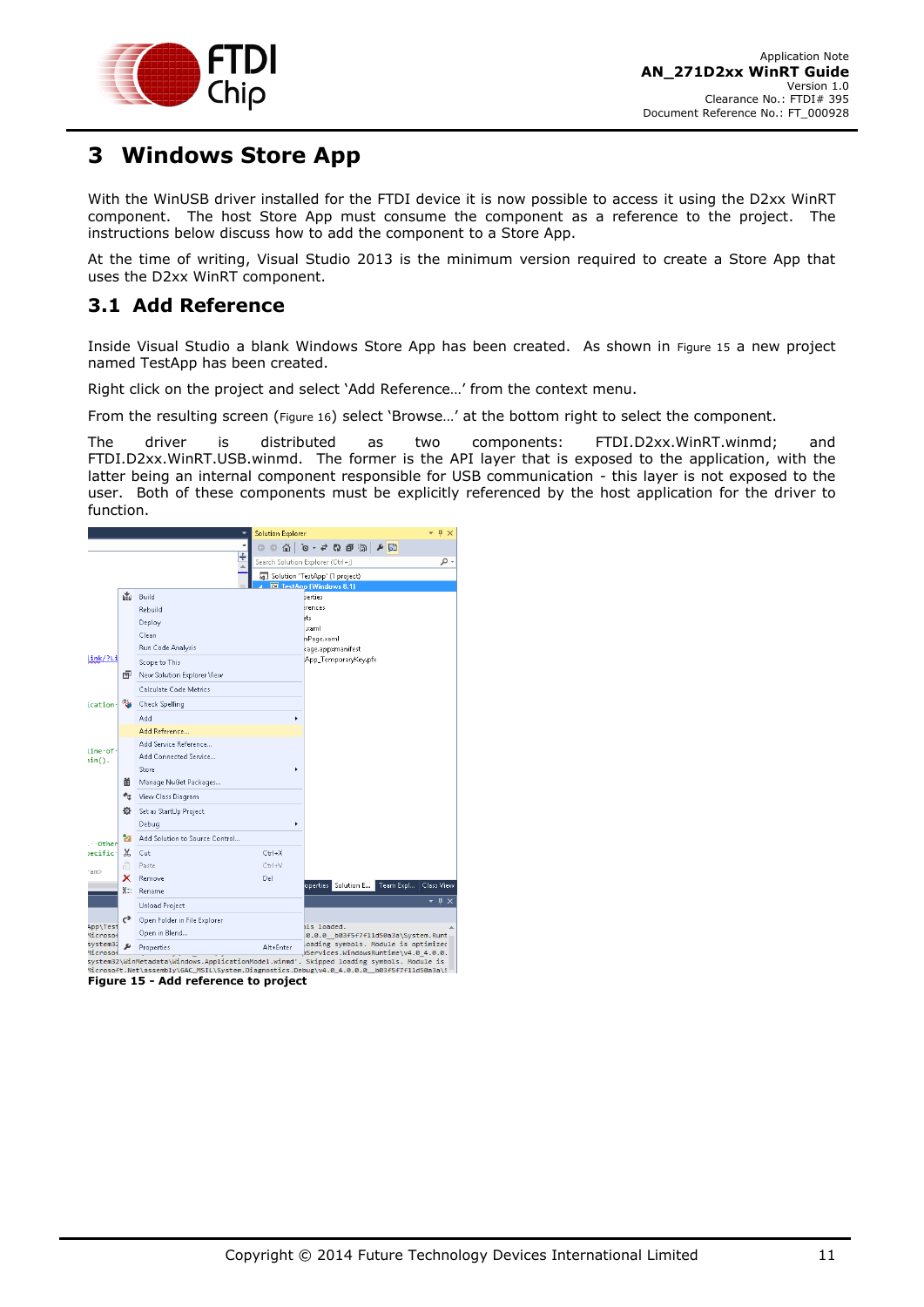

|              | Reference Manager - TestApp | Ÿ.                                                                                                                        | $\mathsf{x}_-$ |
|--------------|-----------------------------|---------------------------------------------------------------------------------------------------------------------------|----------------|
| D Assemblies |                             | Search Browse (Ctrl+E)                                                                                                    | $\sim$         |
| ▷ Solution   |                             |                                                                                                                           |                |
| ▷ Windows    | No items found.             |                                                                                                                           |                |
| ▲ Browse     |                             |                                                                                                                           |                |
| Recent       |                             |                                                                                                                           |                |
|              |                             |                                                                                                                           |                |
|              |                             |                                                                                                                           |                |
|              |                             |                                                                                                                           |                |
|              |                             |                                                                                                                           |                |
|              |                             |                                                                                                                           |                |
|              |                             |                                                                                                                           |                |
|              |                             |                                                                                                                           |                |
|              |                             |                                                                                                                           |                |
|              |                             |                                                                                                                           |                |
|              |                             |                                                                                                                           |                |
|              |                             |                                                                                                                           |                |
|              |                             |                                                                                                                           |                |
|              | Browse                      | Cancel<br>$\mathsf{OK}% _{\mathsf{CL}}^{\mathsf{CL}}(\mathcal{M}_{0})\cong\mathsf{CK}_{0}^{\mathsf{CL}}(\mathcal{M}_{0})$ |                |

<span id="page-12-1"></span>**Figure 16 - Browse for winmd files**

### <span id="page-12-0"></span>**3.2 Manifest**

As well as including the driver components the Store App must also explicitly reference the USB devices that it will communicate with. This is achieved through the Package.appxmanifest file that accompanies all Store Apps. The excerpt below shows a typical manifest file; here we are allowing the application access to all FTDI devices.

The vendor IDs and product IDs listed below are the FTDI defaults, but these can be added/removed to match any custom VID/PID combination required. The important thing to remember is that any device that the application wants access to must be listed in the manifest. *Note: The VID and PID numbers are in hexadecimal format.*

```
...
<Capabilities>
     <m2:DeviceCapability Name="usb">
       <!--FT232AM, FT232BM, FT232R and FT245R Devices-->
       <m2:Device Id="vidpid:0403 6001">
         <m2:Function Type="name:vendorSpecific" />
       </m2:Device>
       <!--FT2232D and FT2232H Devices-->
       <m2:Device Id="vidpid:0403 6010">
         <m2:Function Type="name:vendorSpecific" />
       </m2:Device>
       <!--FT4232H Device-->
       <m2:Device Id="vidpid:0403 6011">
         <m2:Function Type="name:vendorSpecific" />
       </m2:Device>
       <!--FT232H Device-->
       <m2:Device Id="vidpid:0403 6014">
         <m2:Function Type="name:vendorSpecific" />
       </m2:Device>
       <!--FT-X-Series Devices-->
       <m2:Device Id="vidpid:0403 6015">
         <m2:Function Type="name:vendorSpecific" />
       </m2:Device>
     </m2:DeviceCapability>
</Capabilities>
...
```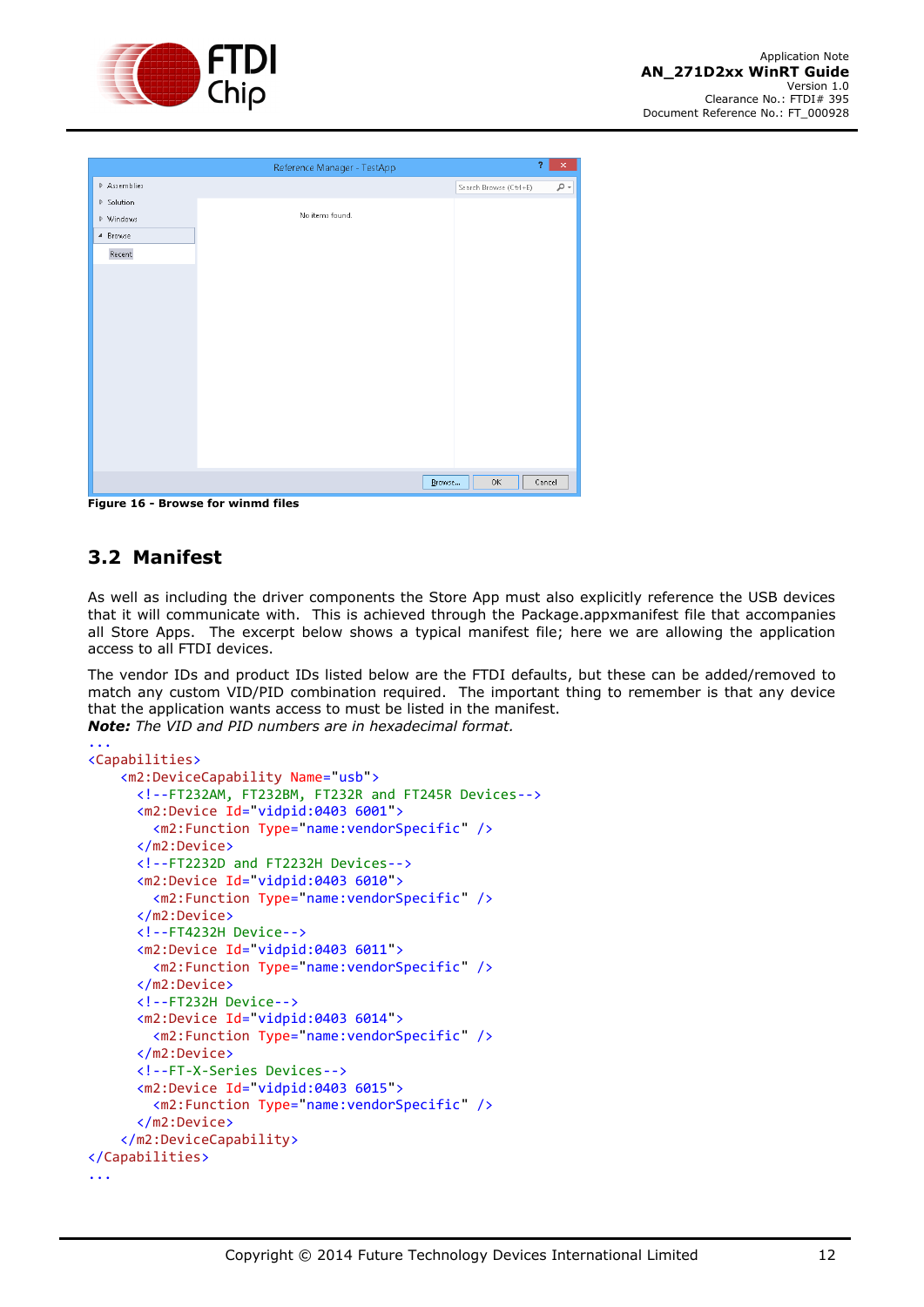

### <span id="page-13-0"></span>**3.3 Vendor ID, Product ID**

The driver compromises three main types used to access and communicate with FTDI devices ([Table 1](#page-13-1)). The first of these is the FTManager class defined within the namespace FTDI.D2xx.WinRT. This class is used to enumerate and list FTDI devices connected to the system.

| Class/Interface          | Description                                                                                                                                                                                 |
|--------------------------|---------------------------------------------------------------------------------------------------------------------------------------------------------------------------------------------|
| FTManager                | Class responsible for enumerating and listing all<br>FTDI devices connected to the system. Used in<br>combination with the IFTDeviceInfoNode interface<br>to return an IFTDevice interface. |
| <b>IFTDeviceInfoNode</b> | Interface that contains information about a specific<br>FTDI device connected to the system.                                                                                                |
| <b>IFTDevice</b>         | Interface representing a generic FTDI device. Used<br>to communicate with the physical device hardware.<br>Returned from the FTManager class on an open.                                    |

<span id="page-13-1"></span>**Table 1 - Three main types within the WinRT driver.**

On instantiation of the FTManager class the driver will automatically attempt to access any FTDI devices connected to the system. The devices it will attempt to communicate with correspond to the default FTDI vendor ID and product IDs as listed below.

| Vendor ID | Product ID | Device(s)                           |
|-----------|------------|-------------------------------------|
| 0x0403    | 0x6001     | FT232AM, FT232BM, FT232R and FT245R |
| 0x0403    | 0x6010     | FT2232D and FT2232H                 |
| 0x0403    | 0x6011     | FT4232H                             |
| 0x0403    | 0x6014     | <b>FT232H</b>                       |
| 0x0403    | 0x6015     | FT X-Series                         |

<span id="page-13-2"></span>**Table 2 - List of default FTDI VIDs and PIDs**

It is envisaged that developers may have their own vendor ID and/or product ID allocated and may not want to use the standard values. The FTManager class provides two functions to allow this:

|               | <b>Name</b>  | Description                                                                           |
|---------------|--------------|---------------------------------------------------------------------------------------|
| $\Rightarrow$ | AddVIDPID    | Add a custom vendor ID/product ID combination to the list of allowed<br>devices.      |
| ≡0 S          | RemoveVIDPID | Remove a custom vendor ID/product ID combination from the list of allowed<br>devices. |

These functions are static and must be called before an instance of the FTManager class is created as shown in the snippet below.

```
private FTManager InitializeDriver()
{
    FTManager.AddVIDPID(0x1234, 0x4321);
    FTManager.RemoveVIDPID(0x0403, 0x6001);
    FTManager.RemoveVIDPID(0x0403, 0x6010);
    FTManager.RemoveVIDPID(0x0403, 0x6011);
    FTManager.RemoveVIDPID(0x0403, 0x6014);
    FTManager.RemoveVIDPID(0x0403, 0x6015);
    return new FTManager();
}
```
This application will now only have access to devices corresponding to the custom vendor ID and product ID of 0x1234, 0x4321. Again, the vendor ID and product ID must be listed in the manifest to allow access to this device.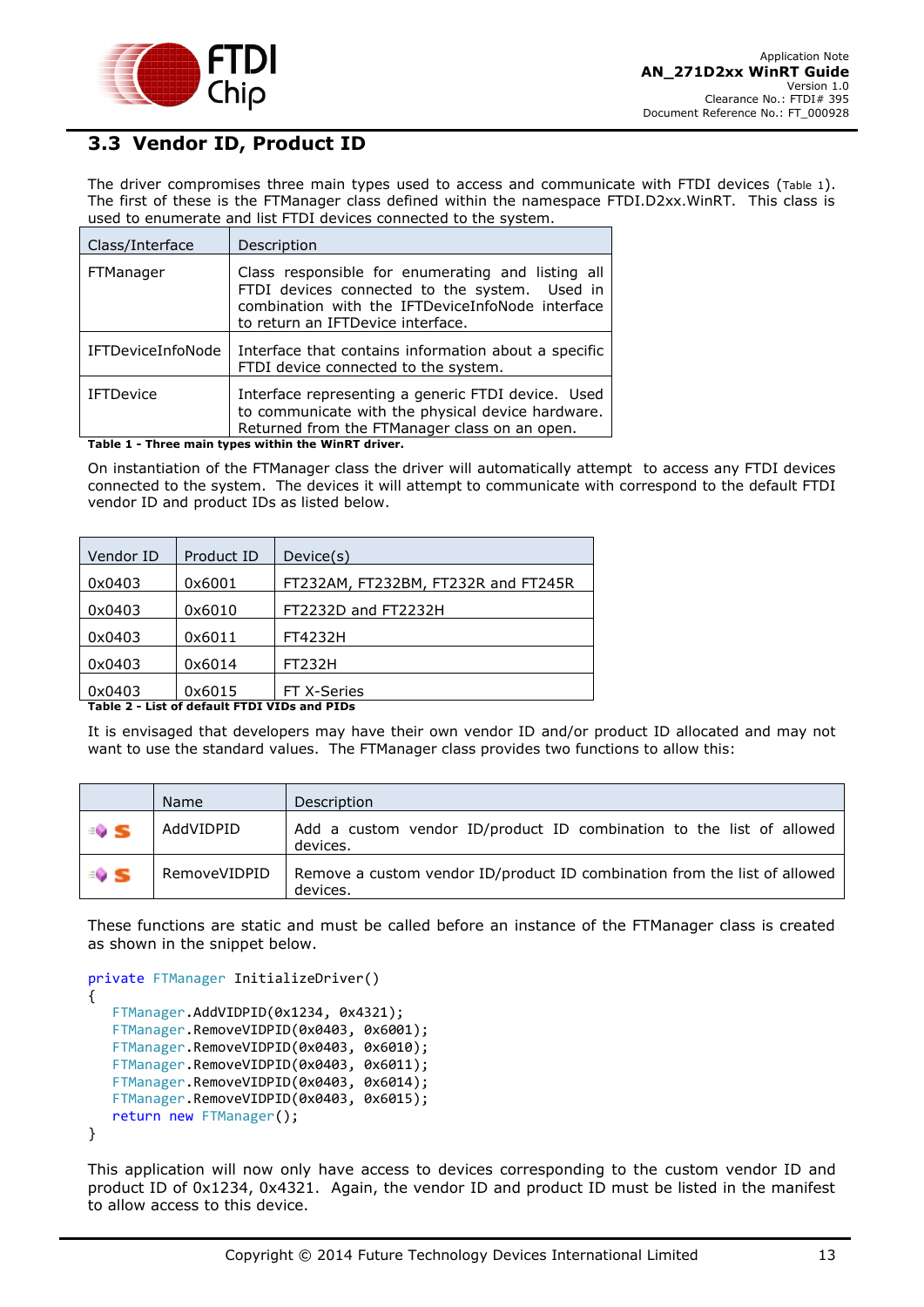

### <span id="page-14-0"></span>**3.4 List Devices**

With the driver initialized it is now possible to return a list of all FTDI devices matching the requested VID/PID combination that are connected to the system.

|    | Name          | Description                                             |
|----|---------------|---------------------------------------------------------|
| -4 | GetDeviceList | Returns a list of FTDI devices connected to the system. |

The GetDeviceList function returns an IList of FTDI devices. The List contains elements of type IFTDeviceInfoNode from the namespace FTDI.D2xx.WinRT.Device; each element contains information about a specific FTDI device. The information within the IFTDeviceInfoNode is used to identify the device: the chip type; the serial number; the product description etc.

```
public void StartDevice()
{
     IList<IFTDeviceInfoNode> deviceList = ftManager.GetDeviceList();
     foreach (IFTDeviceInfoNode deviceInfo in deviceList)
     {
         Debug.WriteLine("Device Type: {0}\r\nSerial Number: {1}\r\nDescription: {2}\r\n\r\n ",
            deviceInfo.DeviceType.ToString(), deviceInfo.SerialNumber, deviceInfo.Description);
         if (deviceInfo.Description == "My USB Product")
         {
```
### <span id="page-14-1"></span>**3.5 Open Device**

...

With the device identified within the system it can now be opened using one of the 3 open functions provided by the FTManger class.

|    | Name               | Description                                 |
|----|--------------------|---------------------------------------------|
| ≍© | OpenByDescription  | Open a handle to the specified FTDI device. |
| ≍© | OpenByDeviceID     | Open a handle to the specified FTDI device. |
| ⊧© | OpenBySerialNumber | Open a handle to the specified FTDI device. |

The function parameters correspond to information contained within the IFTDeviceInfoNode interface. Each of the functions will return an IFTDevice interface that can subsequently be used to communicate with the physical device.

In the example below we have opened the device based on the Description from the IFTDeviceInfoNode. A simple loopback task has then been created to write and read data from the open device.

...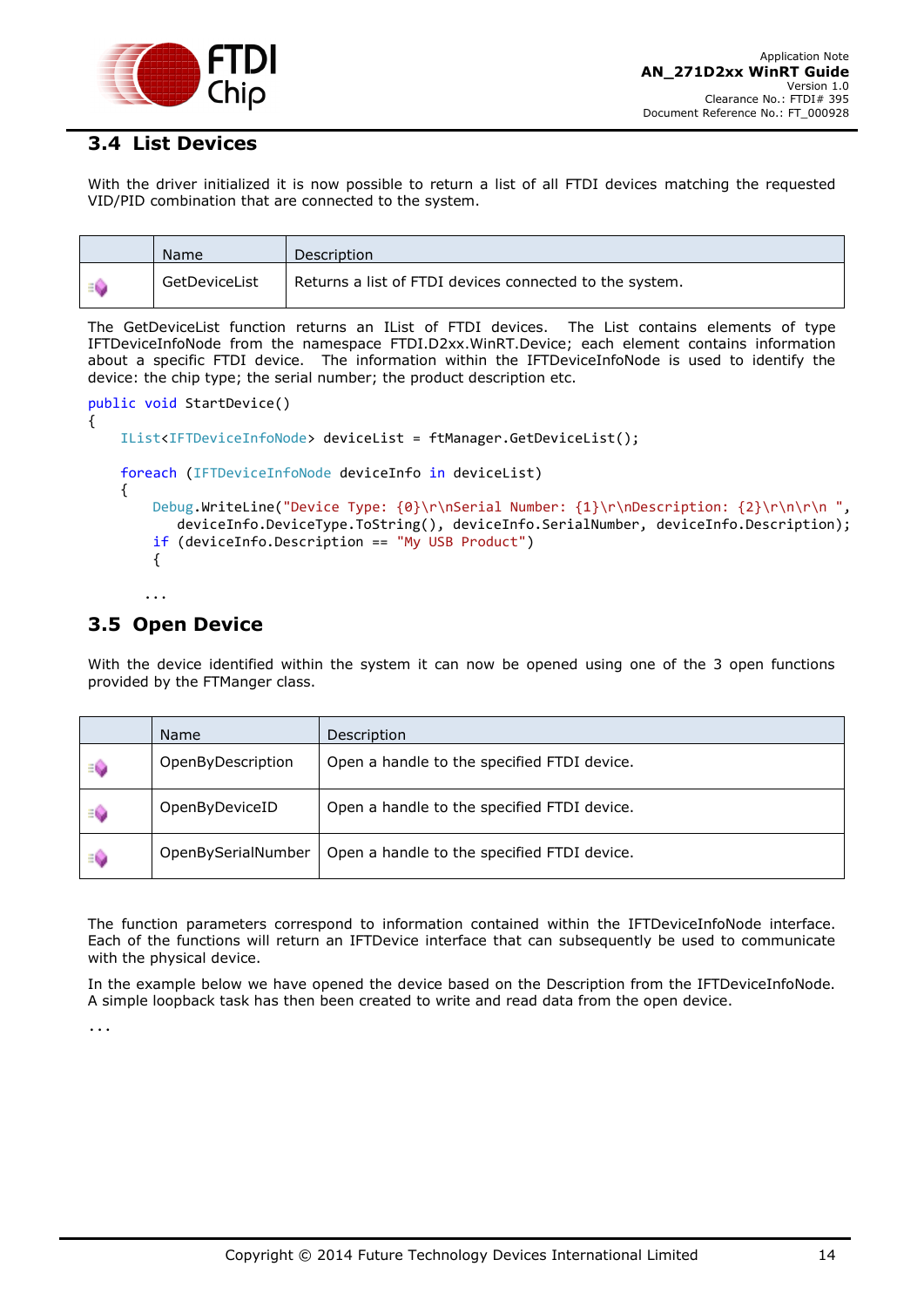

```
await myDevice.SetBaudRateAsync(9600);
await myDevice.SetFlowControlAsync(FLOW CONTROL.RTS CTS, 0x00, 0x00);
await myDevice.SetDataCharacteristicsAsync(WORD_LENGTH.BITS_8, STOP_BITS.BITS_1,
                                       PARITY.NONE); 
await myDevice.SetLatencyTimerAsync(16);
var action = ThreadPool.RunAsync(async (source) =>
{
    byte[] dataTx = new byte[10];
    for (int i = 0; i < dataTx. Length; i++)dataTx[i] = (byte)i; while (!cancellationTokenSource.Token.IsCancellationRequested)
     {
        byte[] dataRx = new byte[10];
         await myDevice.WriteAsync(dataTx, 10);
         myDevice.ReadAsync(dataRx, 10);
 }
}, WorkItemPriority.Normal);
...
```
myDevice = ftManager.OpenByDescription(deviceInfo.Description);

### <span id="page-15-0"></span>**3.6 EEPROM**

The interface IFTDevice provides two functions for reading and writing the entire contents of a device EEPROM.

|    | Name            | Description                                                     |
|----|-----------------|-----------------------------------------------------------------|
| EÔ | EepromReadAsync | Read the contents of the device EEPROM.                         |
| EÔ |                 | EepromProgramAsync   Program the contents of the device EEPROM. |

Reading the EEPROM data from the device requires the resultant interface to be cast to the correct underlying type. For example, below we have read the data from an FTDI device. We know that this device is a FT232R device and therefore we can safely cast this to the FT232R\_EEPROM type.

```
private async void ReadEEPROM()
{
     if (myDevice != null)
     {
         IFT_EEPROM ee = await myDevice.EepromReadAsync();
         if (myDevice.DeviceInfoNode.DeviceType == DEVICE_TYPE.FT232R)
         {
             // Cast to the type that corresponds to the device type.
            FT232R EEPROM eeData = ee as FT232R EEPROM;
            if (eeData == null) return;
             Debug.WriteLine(@"Manufacturer:{0}\r\n
                             Serial Number: {1}\r\n
                             Product Description: 
                             \{2\}\n\ln\ln\ln' eeData.Manufacturer, 
                             eeData.SerialNumber, 
                             eeData.Product);
```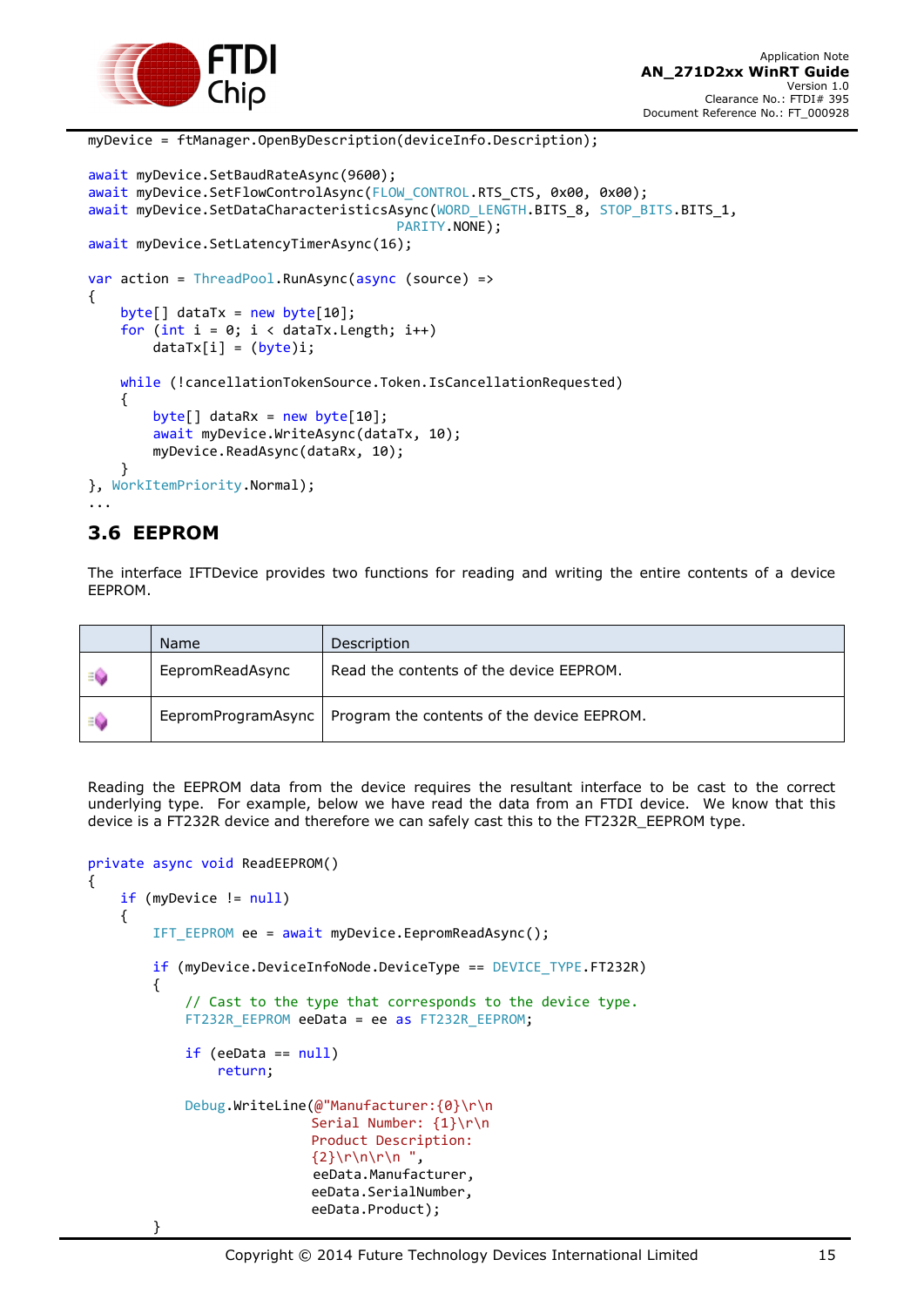

}

{

}

Conversely with programming, we pass the specific EEPROM type for that device into the EepromProgram function as shown below.

```
private async void ProgramEEPROM()
     if (myDevice == null)
         return;
     if (myDevice.DeviceInfoNode.DeviceType != DEVICE_TYPE.FT232R)
         return;
     FT232R_EEPROM ee = new FT232R_EEPROM();
    ee.VendorID = 0x0403;ee.ProductID = 0x6001; ee.LoadVCP = true;
     ee.Manufacturer = "FTDI";
    ee.Product = "FT232R";
     ee.SerialNumber = "FT7654321";
     ee.SerialNumberEnable = true;
     ee.UsbVersion = USB_VERSION.USB_20;
     ee.SelfPowered = false;
     ee.RemoteWakeupEnable = false;
     ee.PullDownEnable = false;
     ee.MaxPower = 500;
     ee.InvertTXD = false;
     ee.InvertRXD = false;
     ee.InvertRTS = false;
     ee.InvertRI = false;
     ee.InvertDTR = false;
     ee.InvertDSR = false;
     ee.InvertDCD = false;
     ee.InvertCTS = false;
     ee.HighIO = false;
     ee.ExternalOscillatorEnable = false;
    ee.CBus4 = FTDI.D2xx.WinRT.Device.EEPROM.FT232R.CBUS SIGNALS.TXDEN;
    ee.CBus3 = FTDI.D2xx.WinRT.Device.EEPROM.FT232R.CBUS SIGNALS.TXDEN;
     ee.CBus2 = FTDI.D2xx.WinRT.Device.EEPROM.FT232R.CBUS_SIGNALS.TXDEN;
     ee.CBus1 = FTDI.D2xx.WinRT.Device.EEPROM.FT232R.CBUS_SIGNALS.TXDEN;
     ee.CBus0 = FTDI.D2xx.WinRT.Device.EEPROM.FT232R.CBUS_SIGNALS.TXDEN;
    await myDevice.EepromProgramAsync(ee);
```
}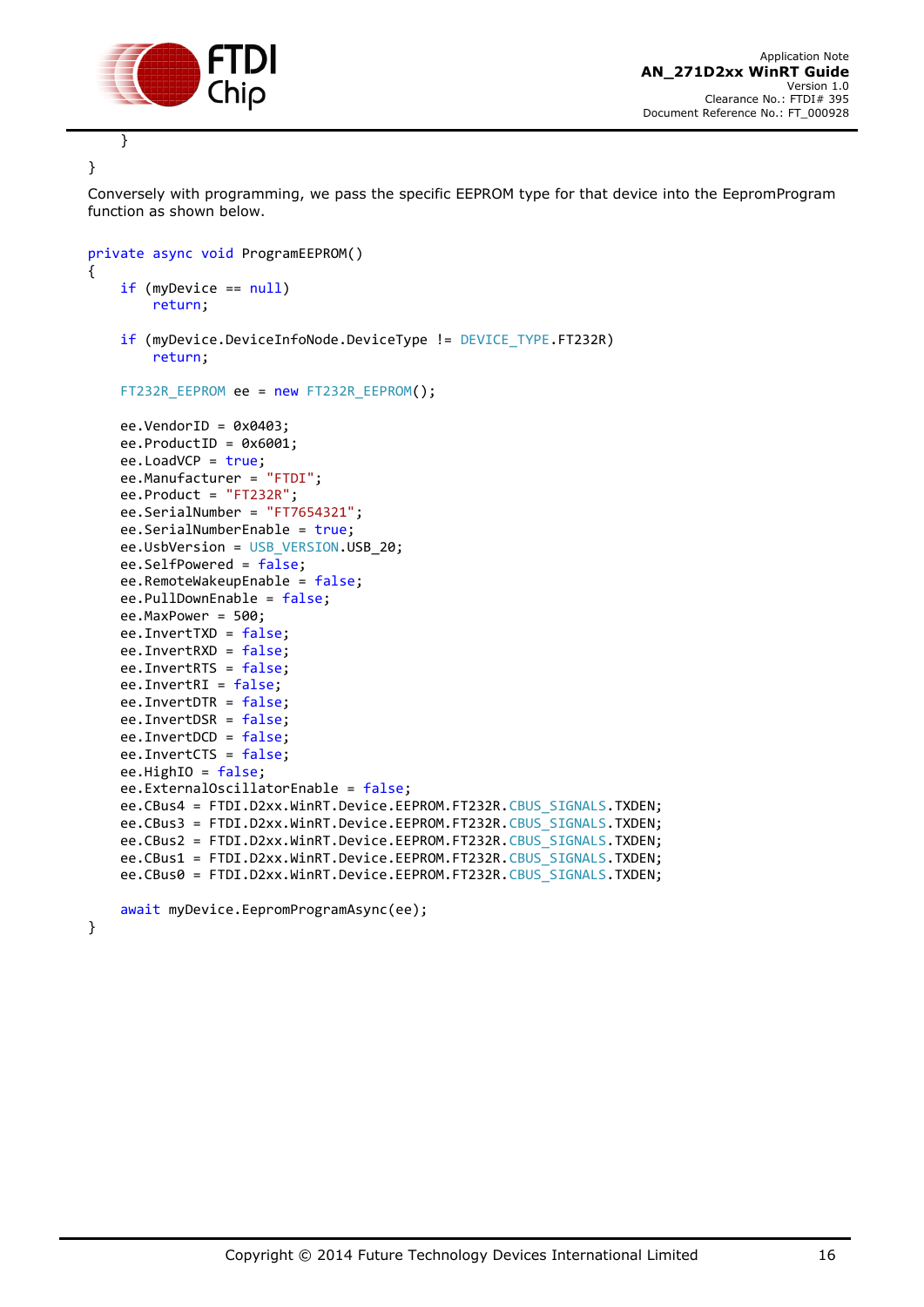

## <span id="page-17-0"></span>**4 Contact Information**

#### **Head Office – Glasgow, UK**

Future Technology Devices International Limited Unit 1, 2 Seaward Place, Centurion Business Park Glasgow G41 1HH United Kingdom Tel: +44 (0) 141 429 2777 Fax: +44 (0) 141 429 2758

E-mail (Sales) sales1@ftdichip.com E-mail (Support) support1@ftdichip.com<br>E-mail (General Enguiries) admin1@ftdichip.com E-mail (General Enquiries)

#### **Branch Office – Tigard, Oregon, USA**

Future Technology Devices International Limited (USA) 7130 SW Fir Loop Tigard, OR 97223 USA Tel: +1 (503) 547 0988 Fax: +1 (503) 547 0987

E-Mail (Sales) us.sales@ftdichip.com<br>E-Mail (Support) us.support@ftdichip.com E-Mail (General Enquiries)

us.support@ftdichip.com<br>us.admin@ftdichip.com

#### **Branch Office – Taipei, Taiwan**

Future Technology Devices International Limited (Taiwan) 2F, No. 516, Sec. 1, NeiHu Road Taipei 114 Taiwan , R.O.C. Tel: +886 (0) 2 8791 3570 Fax: +886 (0) 2 8791 3576

E-mail (General Enquiries)

E-mail (Sales) tw.sales1@ftdichip.com E-mail (Support) tw.support1@ftdichip.com<br>E-mail (General Enguiries) tw.admin1@ftdichip.com

#### **Branch Office – Shanghai, China**

Future Technology Devices International Limited (China) Room 1103, No. 666 West Huaihai Road, Shanghai, 200052 China Tel: +86 21 62351596 Fax: +86 21 62351595

E-mail (Sales) cn.sales@ftdichip.com<br>
E-mail (Support) cn.support@ftdichip.com E-mail (General Enquiries)

cn.support@ftdichip.com<br>cn.admin@ftdichip.com

#### **Web Site**

http://ftdichip.com

System and equipment manufacturers and designers are responsible to ensure that their systems, and any Future Technology Devices International Ltd (FTDI) devices incorporated in their systems, meet all applicable safety, regulatory and system-level performance requirements. All application-related information in this document (including application descriptions, suggested FTDI devices and other materials) is provided for reference only. While FTDI has taken care to assure it is accurate, this information is subject to customer confirmation, and FTDI disclaims all liability for system designs and for any applications assistance provided by FTDI. Use of FTDI devices in life support and/or safety applications is entirely at the user's risk, and the user agrees to defend, indemnify and hold harmless FTDI from any and all damages, claims, suits or expense resulting from such use. This document is subject to change without notice. No freedom to use patents or other intellectual property rights is implied by the publication of this document. Neither the whole nor any part of the information contained in, or the product described in this document, may be adapted or reproduced in any material or electronic form without the prior written consent of the copyright holder. Future Technology Devices International Ltd, Unit 1, 2 Seaward Place, Centurion Business Park, Glasgow G41 1HH, United Kingdom. Scotland Registered Company Number: SC136640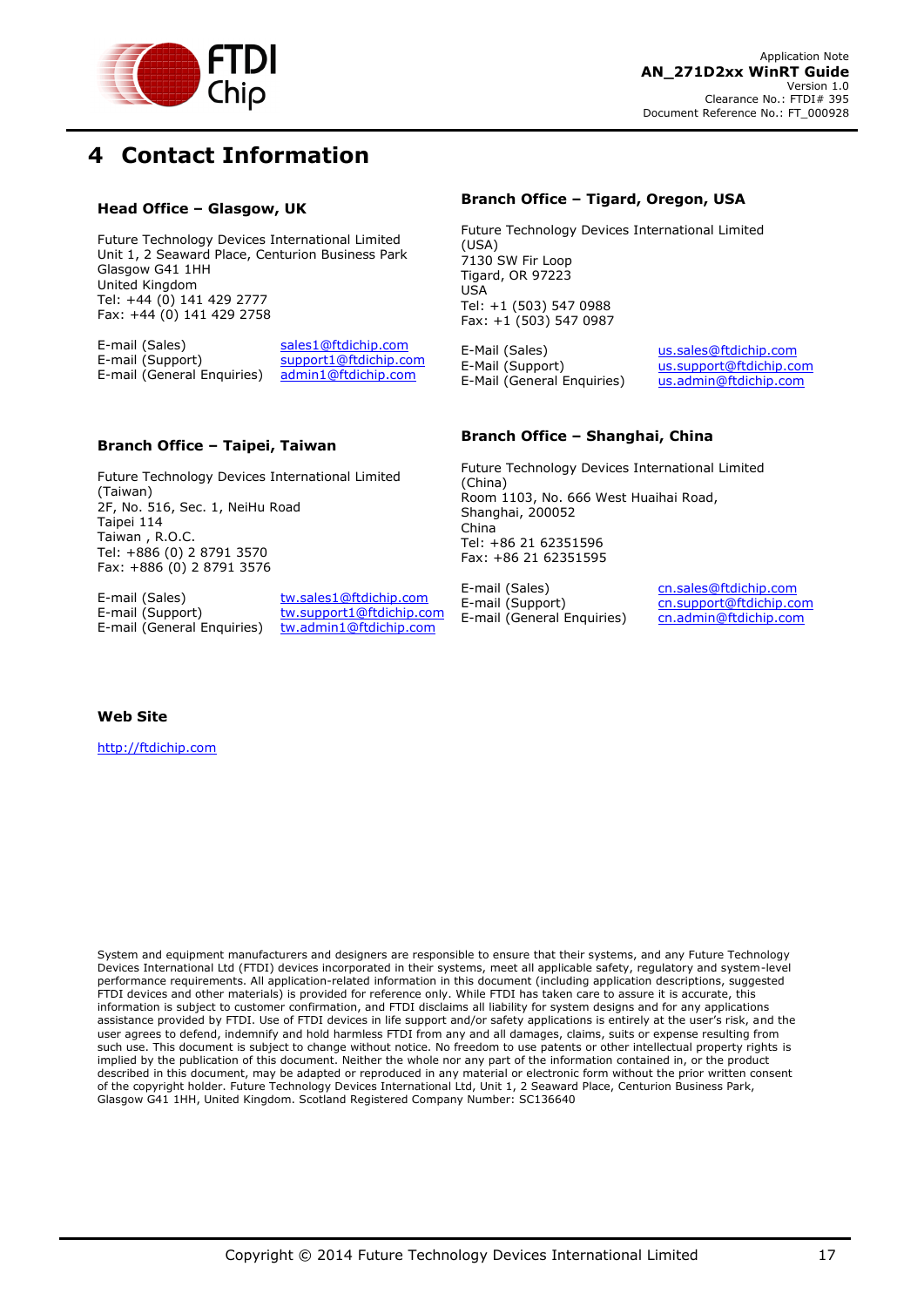

## <span id="page-18-0"></span>**5 Appendix A – References**

### <span id="page-18-1"></span>**Document References**

#### <span id="page-18-2"></span>**Acronyms and Abbreviations**

| <b>Terms</b> | Description                                                                                                                               |
|--------------|-------------------------------------------------------------------------------------------------------------------------------------------|
| API          | Application Programming Interface.                                                                                                        |
| OS.          | Operating System.                                                                                                                         |
| <b>PID</b>   | USB Product $ID - part$ of the USB device descriptor.                                                                                     |
| VID          | USB Vendor ID - part of the USB device descriptor.                                                                                        |
| WinRT        | Windows RunTime $-$ A set of API calls that sits on top of the Windows 8 OS $-$<br>used by Windows Store Apps to communicate with the OS. |
| Windows RT   | An ARM based version of the Windows 8 OS.                                                                                                 |
| <b>CDM</b>   | Combined Driver Model – the name given to the virtual COM port and D2xx<br>combined driver for Windows.                                   |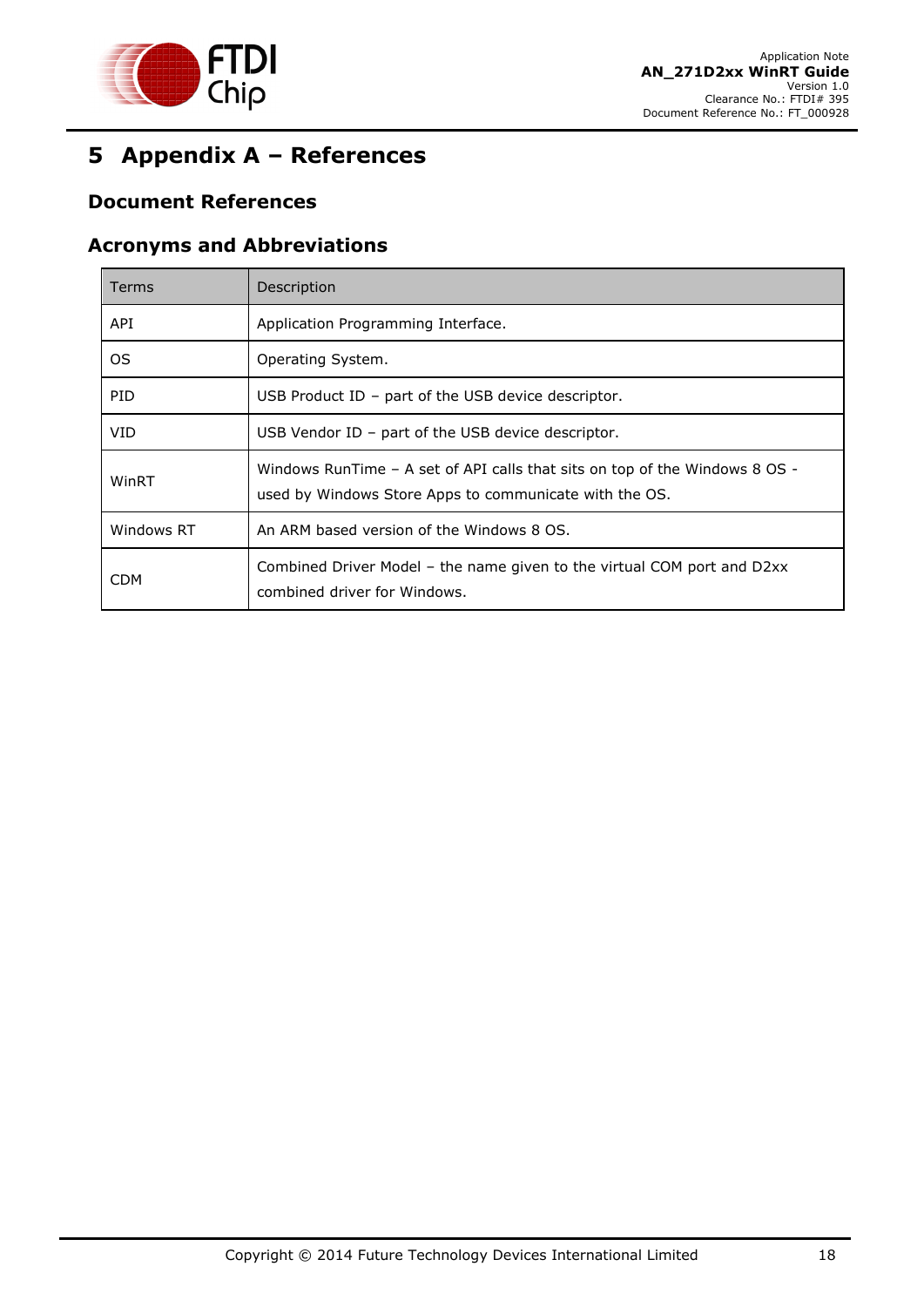

## <span id="page-19-0"></span>**6 Appendix B – List of Tables & Figures**

| <b>List of Tables</b>  |
|------------------------|
|                        |
|                        |
| <b>List of Figures</b> |
|                        |
|                        |
|                        |
|                        |
|                        |
|                        |
|                        |
|                        |
|                        |
|                        |
|                        |
|                        |
|                        |
|                        |
|                        |
|                        |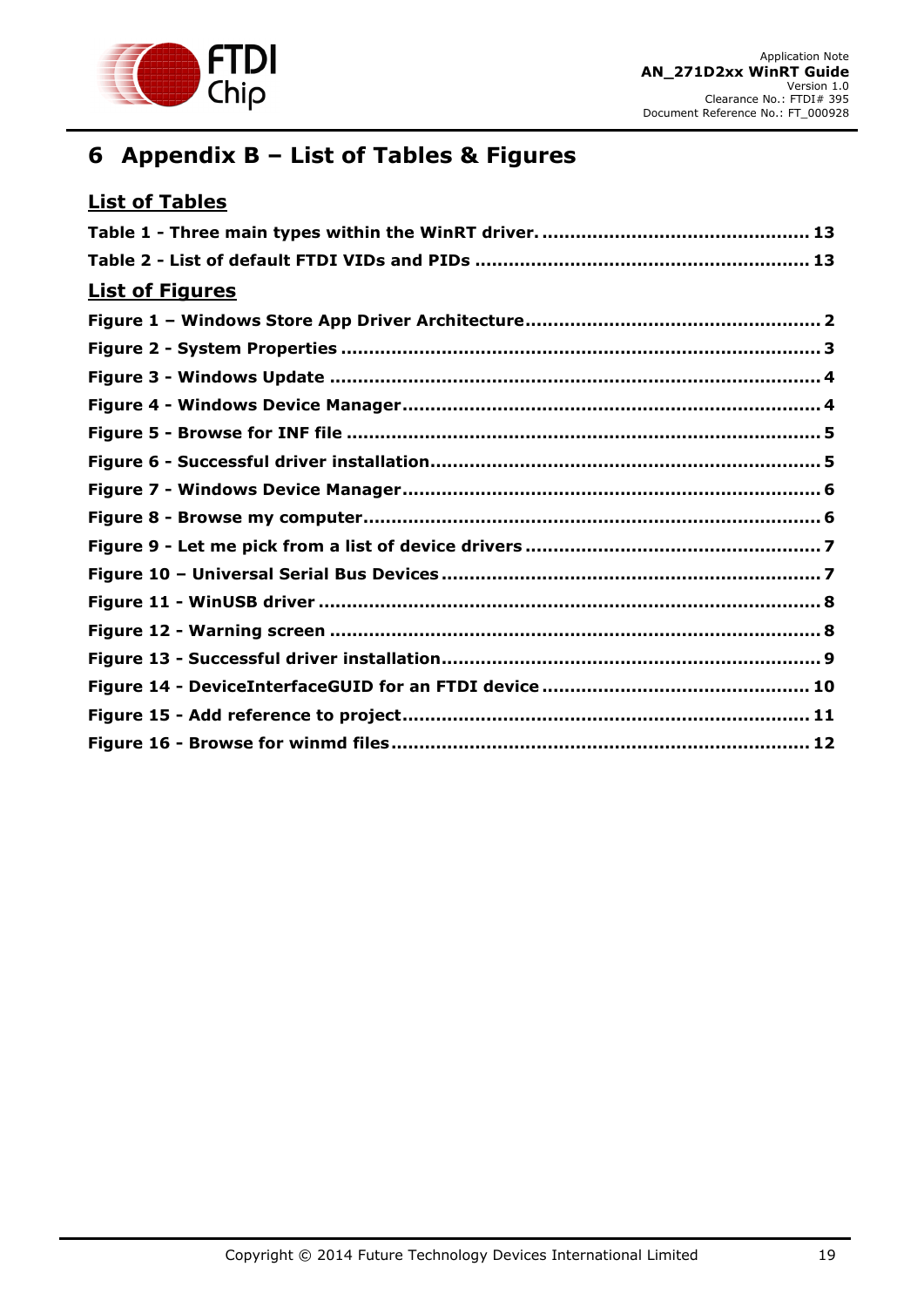

## <span id="page-20-0"></span>**7 Appendix C - Code Listing**

#### <span id="page-20-1"></span>**7.1 Package.appxmanifest**

```
<?xml version="1.0" encoding="utf-8"?>
<Package xmlns="http://schemas.microsoft.com/appx/2010/manifest"
xmlns:m2="http://schemas.microsoft.com/appx/2013/manifest">
   <Identity Name="03f55a05-25cb-4310-9d66-97535ca1fed9" Publisher="CN=FTDI"
Version="0.9.0.2" />
   <Properties>
     <DisplayName>TestApp</DisplayName>
     <PublisherDisplayName>FTDI</PublisherDisplayName>
     <Logo>Assets\StoreLogo.png</Logo>
   </Properties>
   <Prerequisites>
     <OSMinVersion>6.3.0</OSMinVersion>
     <OSMaxVersionTested>6.3.0</OSMaxVersionTested>
   </Prerequisites>
   <Resources>
     <Resource Language="x-generate" />
   </Resources>
   <Applications>
     <Application Id="App" Executable="$targetnametoken$.exe" EntryPoint="TestApp.App">
       <m2:VisualElements DisplayName="TestApp" Square150x150Logo="Assets\Logo.png"
Square30x30Logo="Assets\SmallLogo.png" Description="TestApp" ForegroundText="light"
BackgroundColor="#464646">
         <m2:SplashScreen Image="Assets\SplashScreen.png" />
       </m2:VisualElements>
     </Application>
   </Applications>
   <Capabilities>
     <m2:DeviceCapability Name="usb">
       <!—My Custom Device-->
       <m2:Device Id="vidpid:1234 4321">
         <m2:Function Type="name:vendorSpecific" />
       </m2:Device>
       <!—FT232BM, FT232R-->
       <m2:Device Id="vidpid:0403 6001">
         <m2:Function Type="name:vendorSpecific" />
       </m2:Device>
     </m2:DeviceCapability>
   </Capabilities>
</Package>
```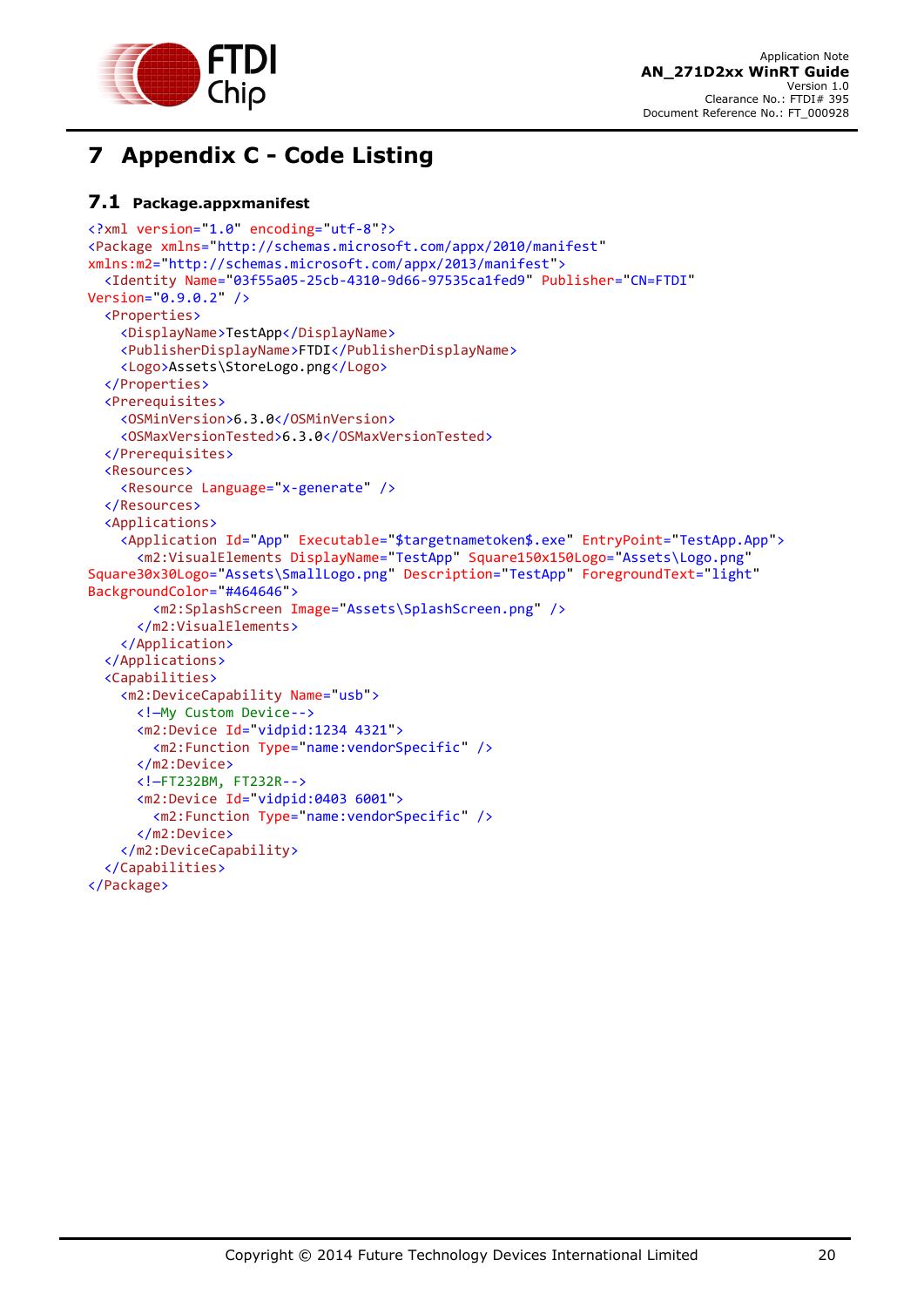

#### <span id="page-21-0"></span>**7.2 MainPage.xaml.cs**

```
using FTDI.D2xx.WinRT;
using FTDI.D2xx.WinRT.Device;
using FTDI.D2xx.WinRT.Device.EEPROM;
using System;
using System.Collections.Generic;
using System.Diagnostics;
using System.Threading;
using Windows.System.Threading;
using Windows.UI.Xaml;
using Windows.UI.Xaml.Controls;
namespace TestApp
{
      /// <summary>
      /// An empty page that can be used on its own or navigated to within a Frame.
      /// </summary>
      public sealed partial class MainPage : Page
      {
          private FTManager ftManager;
          private IFTDevice myDevice = null;
          private CancellationTokenSource cancellationTokenSource = new
                                                        CancellationTokenSource();
          public MainPage()
          {
               this.InitializeComponent();
               ftManager = InitializeDriver();
          }
          private FTManager InitializeDriver()
\overline{\mathcal{L}}#if CUSTOM_VID_PID
               bool result = FTManager.AddVIDPID(0x1234, 0x4321);
               result = FTManager.RemoveVIDPID(0x0403, 0x6001);
               result = FTManager.RemoveVIDPID(0x0403, 0x6010);
               result = FTManager.RemoveVIDPID(0x0403, 0x6011);
               result = FTManager.RemoveVIDPID(0x0403, 0x6014);
               result = FTManager.RemoveVIDPID(0x0403, 0x6015);
#endif
               return new FTManager();
          }
          public async void StartDevice()
\overline{\mathcal{L}} IList<IFTDeviceInfoNode> deviceList = ftManager.GetDeviceList();
               foreach (IFTDeviceInfoNode deviceInfo in deviceList)
\{Debug.WriteLine("Device Type: {0}\r\nSerial Number: {1}\r\nDescription:
                                       \{2\}\n\ln\ln\ln' deviceInfo.DeviceType.ToString(), 
                                       deviceInfo.SerialNumber, 
                                      deviceInfo.Description);
                    if (deviceInfo.DeviceType == DEVICE_TYPE.FT232R)
\overline{a} ( \overline{a} ) and \overline{a} ( \overline{a} ) and \overline{a} ( \overline{a} ) and \overline{a} ( \overline{a} ) and \overline{a} ( \overline{a} ) and \overline{a} ( \overline{a} ) and \overline{a} ( \overline{a} ) and \overline{a} ( \overline{a} ) and \overline{a} ( \ myDevice = ftManager.OpenByDescription(deviceInfo.Description);
                         await myDevice.SetBaudRateAsync(9600);
                         await myDevice.SetFlowControlAsync(FLOW_CONTROL.RTS_CTS, 0x00, 0x00);
                        await myDevice.SetDataCharacteristicsAsync(WORD_LENGTH.BITS_8,
                                    STOP_BITS.BITS_1,
                                    PARITY.NONE);
```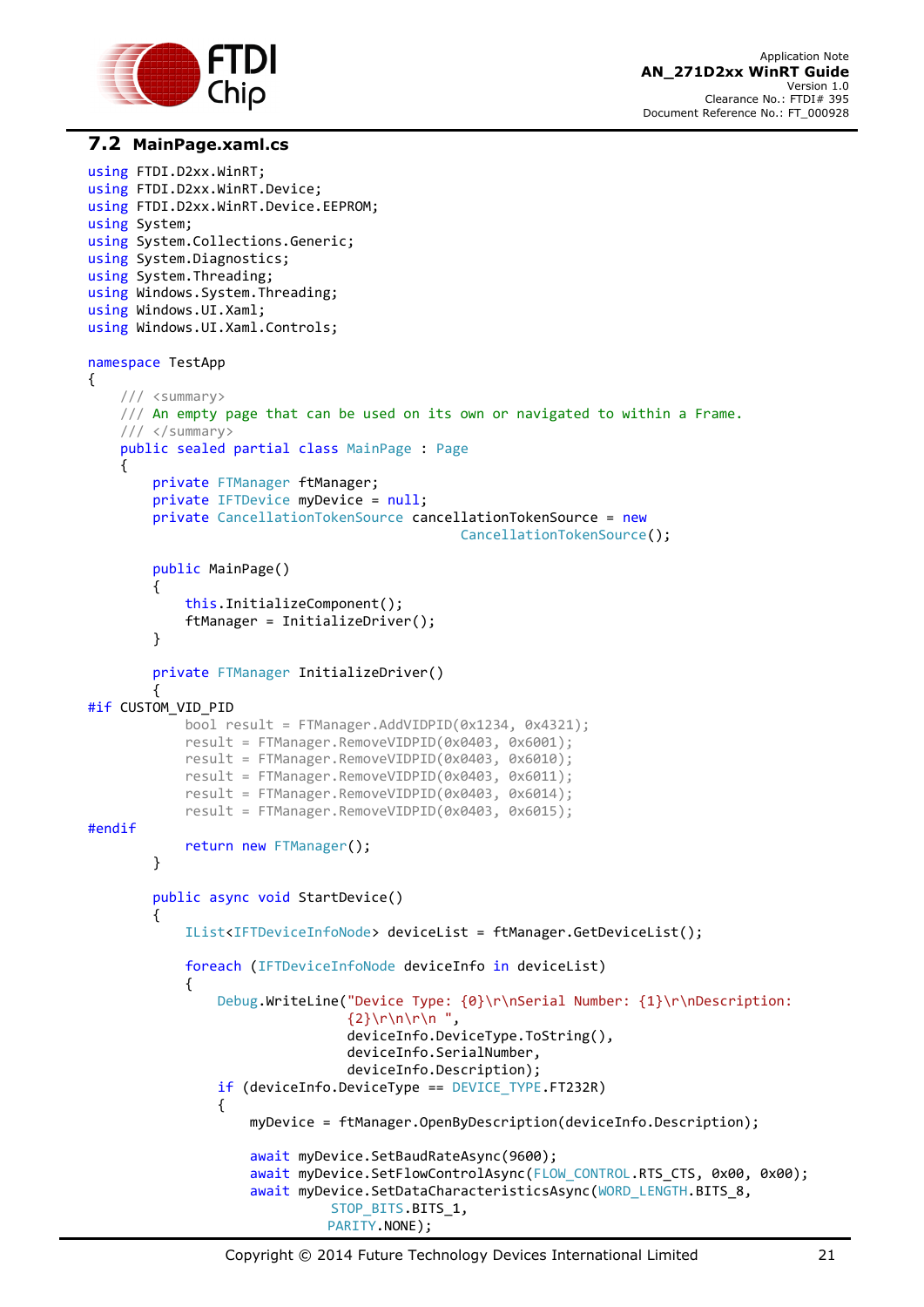

```
 await myDevice.SetLatencyTimerAsync(16);
                      var action = ThreadPool.RunAsync(async (source) =>
\{byte[] dataTx = new byte[10];for (int i = 0; i < dataTx.Length; i++)dataTx[i] = (byte)i; while (!cancellationTokenSource.Token.IsCancellationRequested)
\{byte[] dataRx = new byte[10]; await myDevice.WriteAsync(dataTx, 10);
                                 myDevice.ReadAsync(dataRx, 10);
 }
                       }, WorkItemPriority.Normal);
 }
 }
         }
         private async void ReadEEPROM()
\overline{\mathcal{L}} if (myDevice != null)
\{IFT EEPROM ee = await myDevice.EepromReadAsync();
                   if (myDevice.DeviceInfoNode.DeviceType == DEVICE_TYPE.FT232R)
\overline{a} ( \overline{a} ) and \overline{a} ( \overline{a} ) and \overline{a} ( \overline{a} ) and \overline{a} ( \overline{a} ) and \overline{a} ( \overline{a} ) and \overline{a} ( \overline{a} ) and \overline{a} ( \overline{a} ) and \overline{a} ( \overline{a} ) and \overline{a} ( \ // Cast to the type that corresponds to the device type.
                      FT232R EEPROM eeData = ee as FT232R EEPROM;
                       if (eeData == null)
                            return;
                       Debug.WriteLine(@"Manufacturer: {0}\r\nSerial Number: {1}\r\nProduct 
                                         Description: {2}\r\n\r\n ",
                                         eeData.Manufacturer, 
                                        eeData.SerialNumber, 
                                        eeData.Product);
 }
 }
         }
         private async void ProgramEEPROM()
\overline{\mathcal{L}} if (myDevice == null)
                   return;
              if (myDevice.DeviceInfoNode.DeviceType != DEVICE_TYPE.FT232R)
                   return;
             FT232R EEPROM ee = new FT232R EEPROM();
             ee.VendorID = 0x0403;ee.ProductID = 0x6001;ee.LoadVCP = true;
              ee.Manufacturer = "FTDI";
              ee.Product = "FT232R";
              ee.SerialNumber = "FT7654321";
             ee.SerialNumberEnable = true;
              ee.UsbVersion = USB_VERSION.USB_20;
              ee.SelfPowered = false;
              ee.RemoteWakeupEnable = false;
              ee.PullDownEnable = false;
```
ee.MaxPower = 500;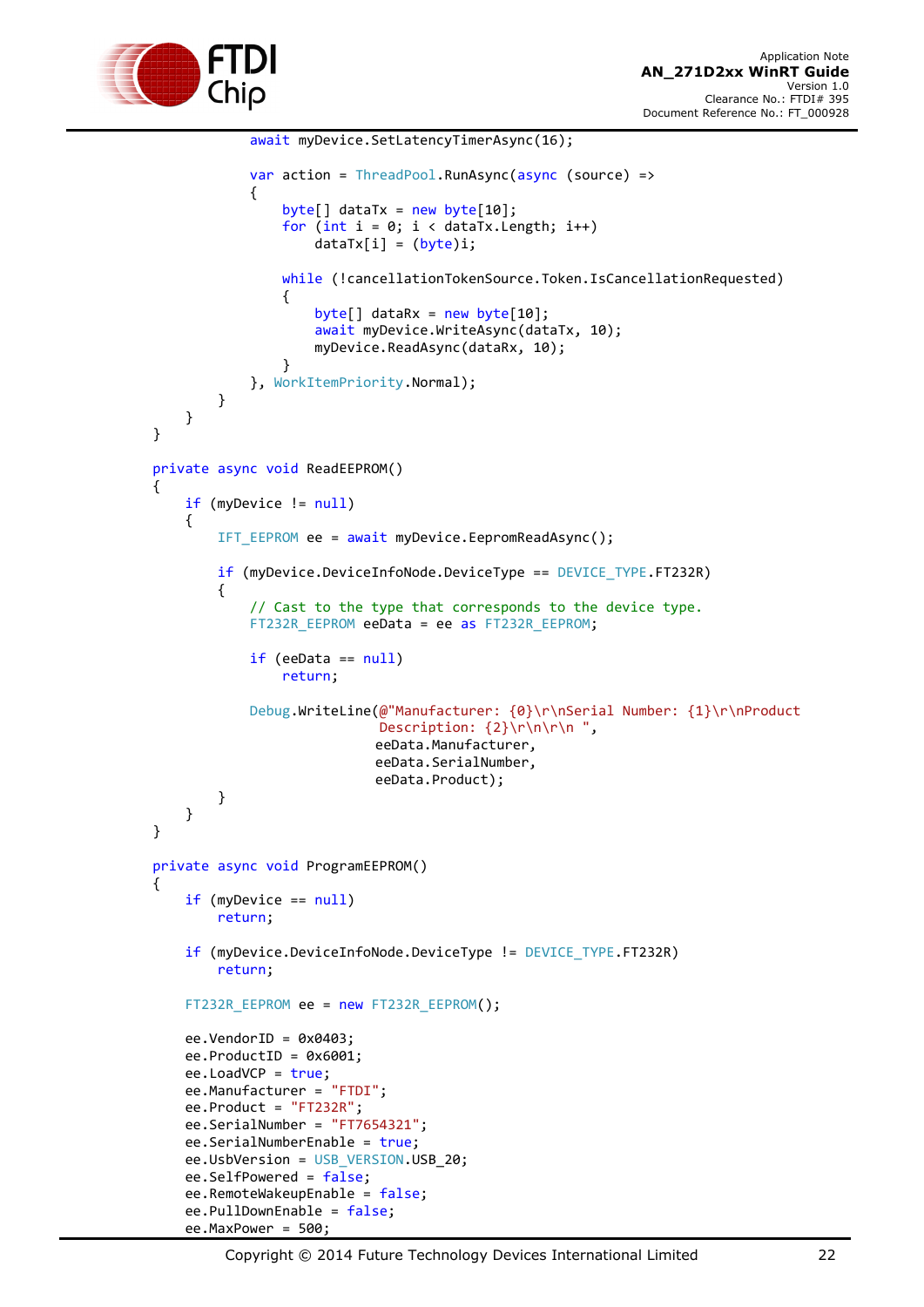

}

}

```
 ee.InvertTXD = false;
     ee.InvertRXD = false;
     ee.InvertRTS = false;
     ee.InvertRI = false;
     ee.InvertDTR = false;
     ee.InvertDSR = false;
     ee.InvertDCD = false;
     ee.InvertCTS = false;
     ee.HighIO = false;
     ee.ExternalOscillatorEnable = false;
     ee.CBus4 = FTDI.D2xx.WinRT.Device.EEPROM.FT232R.CBUS_SIGNALS.TXDEN;
     ee.CBus3 = FTDI.D2xx.WinRT.Device.EEPROM.FT232R.CBUS_SIGNALS.TXDEN;
    ee.CBus2 = FTDI.D2xx.WinRT.Device.EEPROM.FT232R.CBUS SIGNALS.TXDEN;
    ee.CBus1 = FTDI.D2xx.WinRT.Device.EEPROM.FT232R.CBUS SIGNALS.TXDEN;
     ee.CBus0 = FTDI.D2xx.WinRT.Device.EEPROM.FT232R.CBUS_SIGNALS.TXDEN;
     await myDevice.EepromProgramAsync(ee);
 }
private void btnListDevices Click(object sender, RoutedEventArgs e)
 {
     StartDevice();
 }
private void btnReadEEPROM Click(object sender, RoutedEventArgs e)
 {
     ReadEEPROM();
 }
private void btnProgramEEPROM Click(object sender, RoutedEventArgs e)
 {
     ProgramEEPROM();
 }
```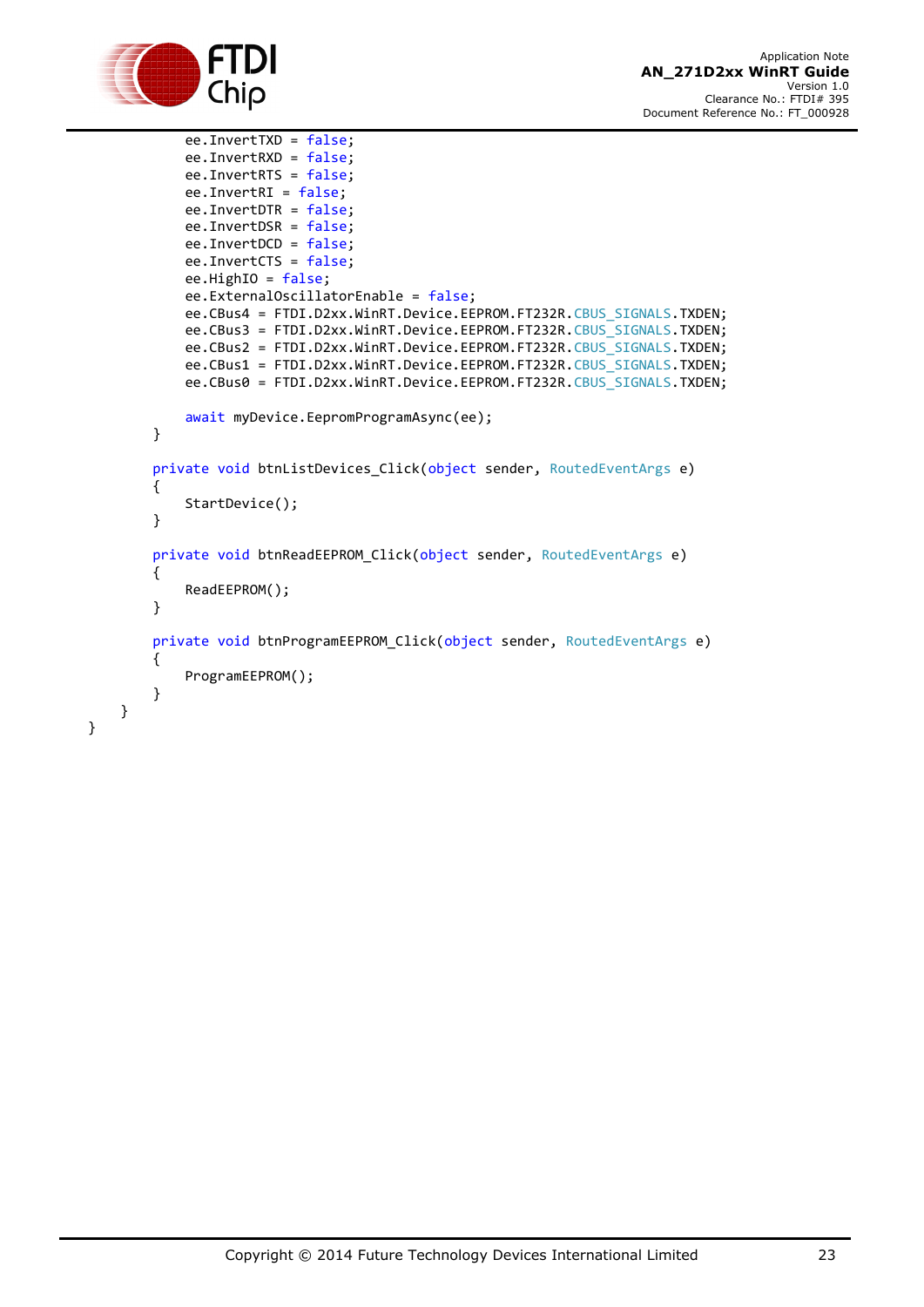

#### <span id="page-24-0"></span>**7.3 MainPage.xaml**

#### <Page

```
 x:Class="TestApp.MainPage"
 xmlns="http://schemas.microsoft.com/winfx/2006/xaml/presentation"
 xmlns:x="http://schemas.microsoft.com/winfx/2006/xaml"
 xmlns:local="using:TestApp"
 xmlns:d="http://schemas.microsoft.com/expression/blend/2008"
 xmlns:mc="http://schemas.openxmlformats.org/markup-compatibility/2006"
 mc:Ignorable="d">
 <StackPanel Background="#FF49C4F1">
     <Button x:Name="btnStartDevice" Content="Start Device" Click="btnListDevices_Click" />
     <Button x:Name="btnReadEEPROM" Content="Read EEPROM" Click="btnReadEEPROM_Click" />
     <Button x:Name="btnProgramEEPROM" Content="Program EEPROM"
             Click="btnProgramEEPROM_Click" />
 </StackPanel>
```
</Page>